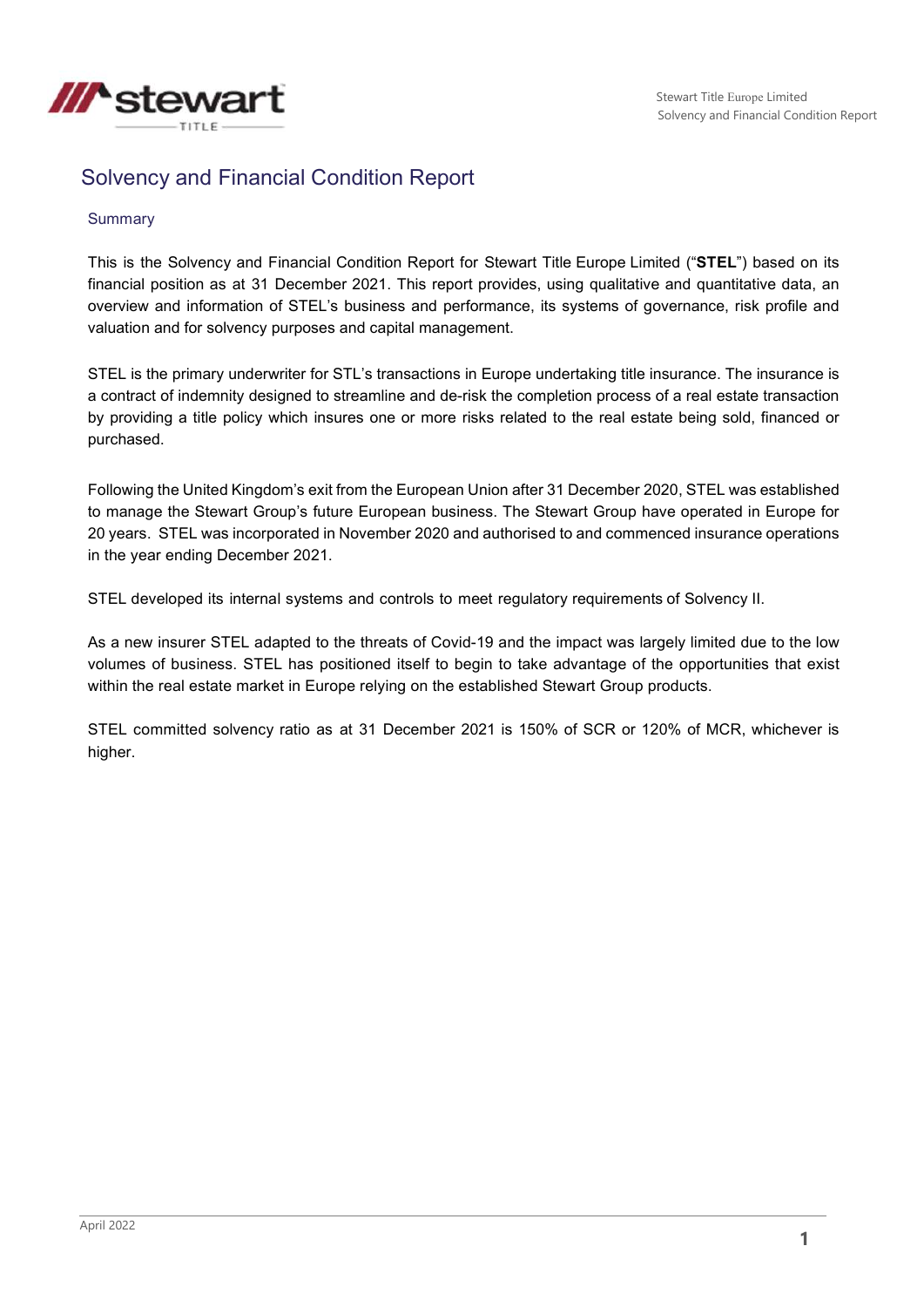

### **A. Business and Performance**

#### A.1. Business

STEL is a general insurer, incorporated under the laws of Malta in 2020. It is the primary underwriter for Stewart Group's transactions in Europe.

STEL is authorised and regulated by the Malta Financial Regulation Authority ("MFSA"). The MFSA is the supervisory authority responsible for the financial supervision of STEL.

The MFSA's details are:

Malta Financial Regulation Authority Triq l-Imdina, Zone 1 Central Business District Birkirkara Malta CBD 1010

STEL's external auditor is:

Ernst & Young Malta Limited Regional Business Centre Archille Ferris Msida MSD 1751 Malta

STEL is a wholly owned subsidiary of Stewart Title Malta Limited, which is a wholly owned subsidiary of Stewart Title Limited ("STL"). STL is a wholly owned subsidiary of the global insurance group Stewart Title Guaranty Company("STG"), the primary underwriter for Stewart Information Services Company.

STG is one of the leading title insurers in the U.S. A. It was founded in Galveston, Texas in 1893 and the company now completes transactions and issues title policies on residential, commercial and other real estate properties located in all 50 U.S. states, the District of Columbia, and international markets.

STEL itself is a separately managed and capitalised entity operating through a branch office and representative offices.

STEL is authorised by the MFSA to underwrite two classes of business, namely:

- 1. Miscellaneous financial loss
- 2. Legal expenses

Within the parameters of those classes of business, STEL is positioned as a specialist insurer, focusing on title indemnities, a product used to enhance the real estate completion process by insuring risks related to the real estate being sold, purchased or financed and benefitting both lenders and owners respectively. The Stewart group has an established reputation in the European market through operating in the EU for 20 years.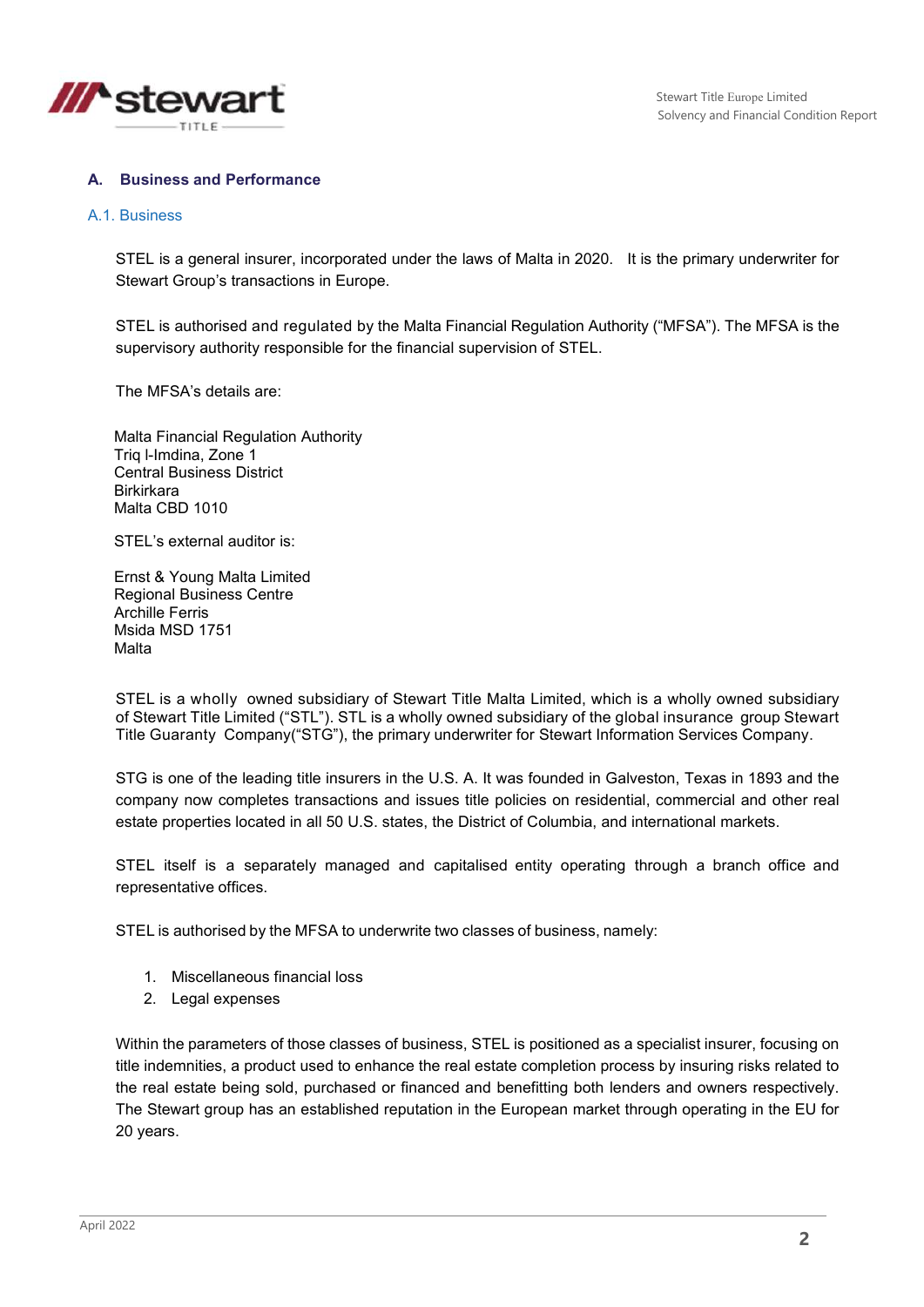

STEL's areas of operation are as follows:

| Country                           | <b>Type of office</b> |
|-----------------------------------|-----------------------|
| Malta                             | Head office           |
| Romania<br>Representative office  |                       |
| Poland                            | Representative office |
| <b>Czech Republic</b>             | Representative office |
| Slovakia<br>Representative office |                       |
| Italy                             | Branch                |

STEL conducts all its business in Europe.

There have not been any significant business or other events that have occurred over the reporting period that have had a material impact on STEL.

#### A.2.Underwriting Performance

The following statements summarise STEL's income and expenditure for the year ending 31 December 2021. Figures are in €'000s.

|                               | Calendar year  |  |
|-------------------------------|----------------|--|
| <b>Underwriting profit</b>    | 2021<br>€'000s |  |
| Insurance premiums            | 2,318          |  |
| Reinsurance premiums          | (414)          |  |
| Other income                  |                |  |
| <b>Total income</b>           | 1,904          |  |
| Claims                        | 122            |  |
| <b>Expenses</b>               | 2,565          |  |
| <b>Total expenditure</b>      | 2,687          |  |
| <b>Underwriting profits</b>   | (783)          |  |
| <b>Other Income/(Loss)</b>    | (1,200)        |  |
| <b>Profit before taxation</b> | (1, 983)       |  |
| <b>Tax expense</b>            | 215            |  |
| <b>Profit after taxation</b>  | (1,768)        |  |

This was the first year of operation for STEL and due to lack of authorizations for reinsurance during the entire of Q1 2021, premiums were lower than anticipated. Although the market remains competitive, the need for title indemnity insurance continues as the lending industry realise the benefits that title insurance can bring to the market in terms of increased speed, efficiency and productivity to real estate transactions.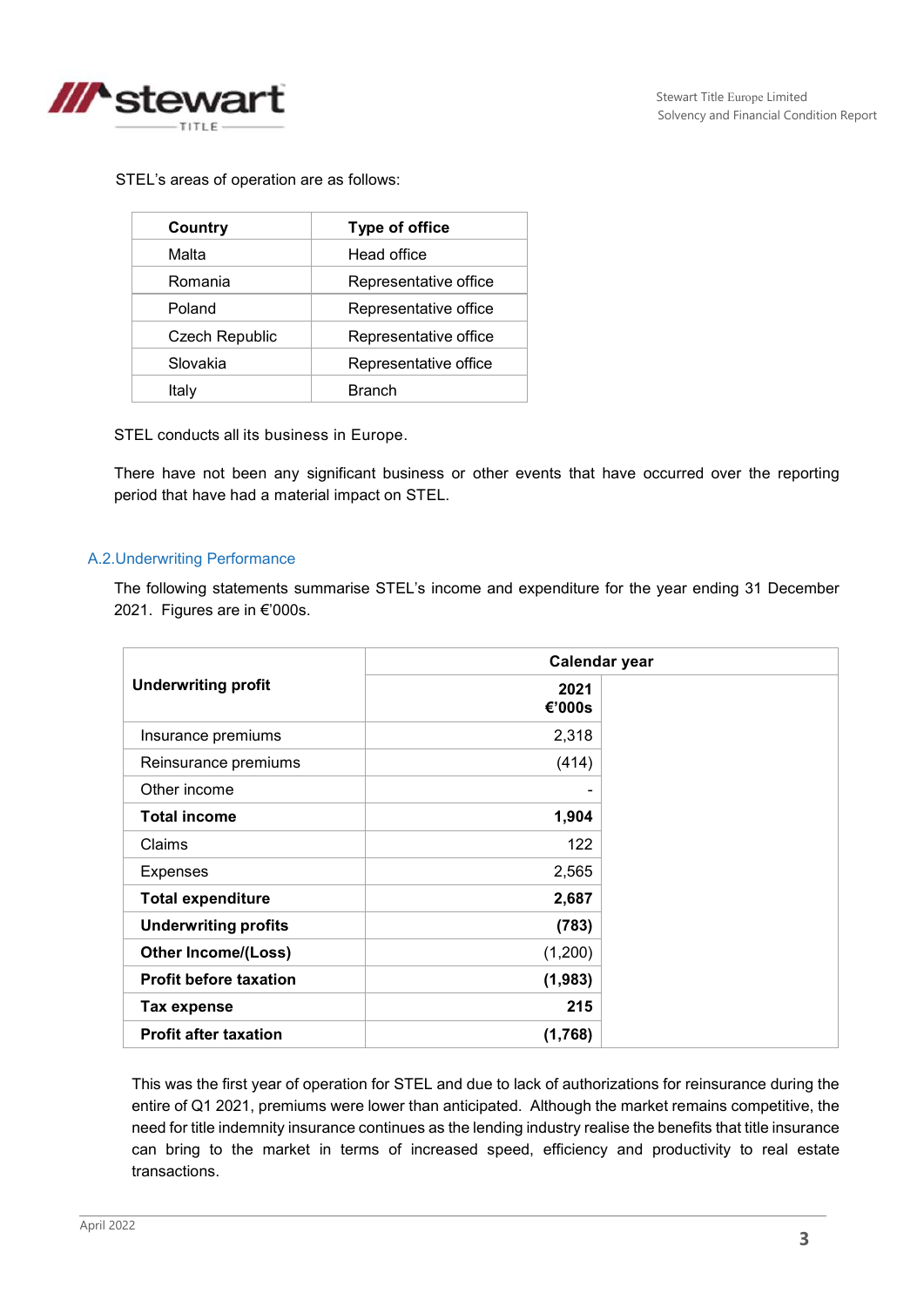

#### A.3. Investment Performance

Currently, STEL's investable assets are all held in cash at bank on its own balance sheet. Nonetheless, STEL is, under the changing interest rate environment, likely to be investing in highly liquid, secure bonds allowed for under its investment policy. The assets will be invested in a manner appropriate to the nature and duration of the liabilities. Assets will be properly diversified in a manner such to avoid excessive reliance on any particular asset, issuer or group of undertakings, or geographical area and excessive accumulation of risk in the portfolio as a whole.

#### A.4. Performance of Other Activities

There were no other material income and expenses incurred over the year ended 31 December 2021.

#### A.5. Any Other Information

"As at 31 December 2021, the company held sufficient eligible own funds to cover Solvency Capital Requirements and Minimum Capital Requirements as set out in the EU Solvency II Directive albeit below the licence conditions. In line with the capital maintenance agreement, the Company notified the MFSA of its intention to inject further capital, in addition to the original seed capital, to meet risk appetite and licence conditions. The shareholder made a capital contribution of €1m. In addition, the Company's intermediate parent, has confirmed in writing its commitment to continue providing financial support to the Company for at least a period of 12 months from the date of approval of the Company's financial statements, so as to enable the Company to continue to meet its liabilities as and when they fall due and to continue to meet the regulatory Solvency Capital Requirements, the Minimum Capital Requirements and the Company's licence conditions."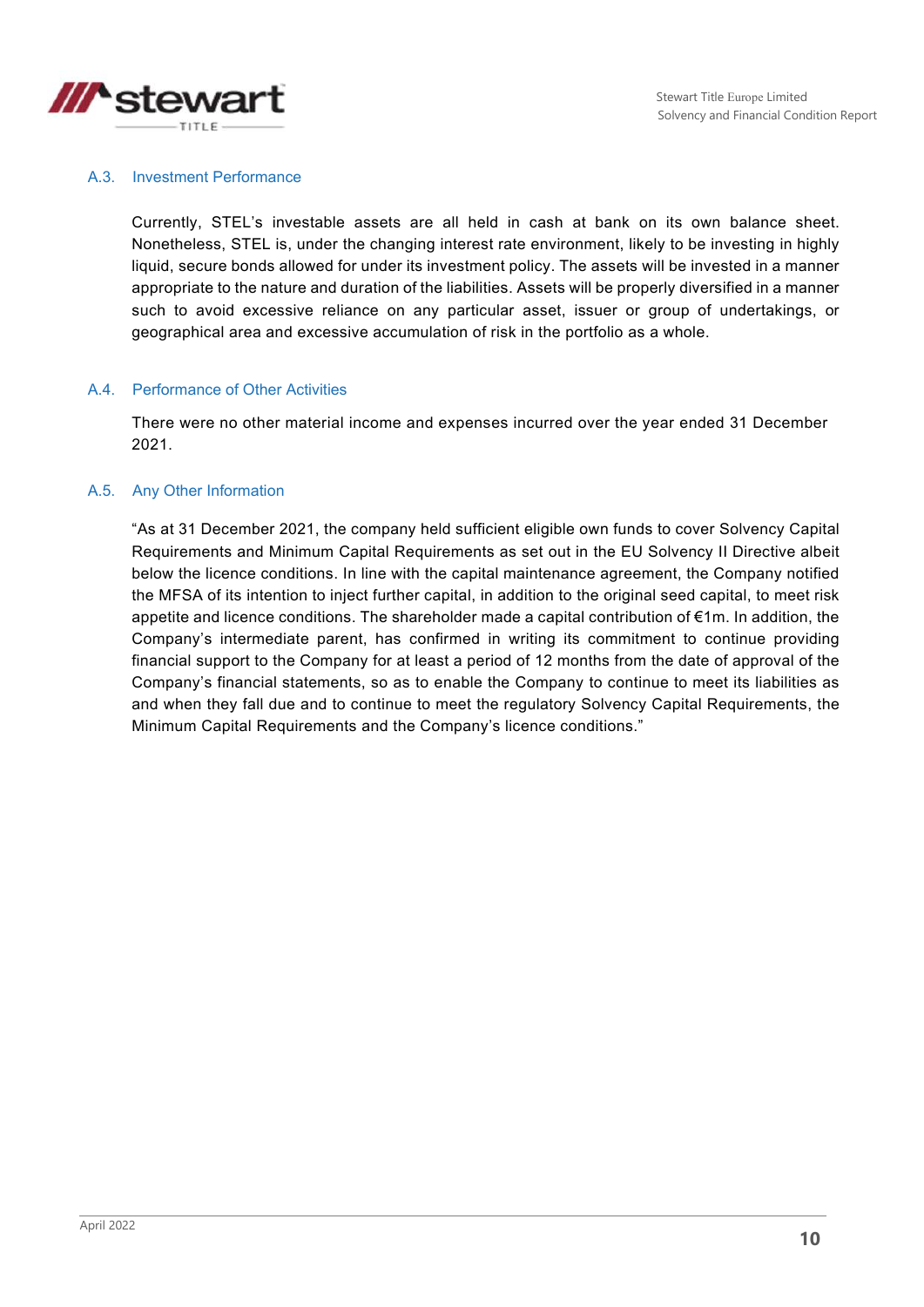

### **B. System of Governance**

### B.1 General Governance Structure

#### Overview of STEL's System of Governance

STEL's approach to Corporate Governance is set out in its Corporate Governance Policy which covers the principal functions of the Board including items such as:

- The composition of the Board: STEL seeks to achieve a balanced Board comprising a mix of non-executive, executive and independent directors.
- having an appropriate mechanism in place for appointing suitable experienced Board members.
- setting the strategy for STEL articulated in the form of a 3-year rolling Business Plan supported by financial projections.
- Board Committees which operate under terms of reference, have been established. These committees comprise: (1) Risk, Actuarial and Operations Committee and (2) Investment Committee. The Audit oversight is at board level with a delegated remit to a sub-group of directors. If, and as required, working groups/sub committees are formed to deal with oneoff issues.
- **The set-up of an internal audit function which is outsourced to Deloitte**

the Board meets at least 4 times a year to consider:

- business & financial performance
- the maintenance of solvency & capital requirements and minimum capital requirements
- **new initiatives**
- reports/minutes from Board Committees and any working groups
- reviews of Committee remits, policies and other such documents
- any reported breaches of compliance, internal controls and complaints
- Shareholder relations

STEL retains an organisational chart which identifies all key personnel within STEL including the board, the composition of the Committees, reporting lines and key function holders.

STEL's key functions are identified as:

- **Underwriting**
- **Risk Management**
- Compliance
- Actuarial
- Finance
- Investment Management
- **Internal Audit**
- Claims Handling
- **Information Technology**

STEL operates at an overall low risk level and retains in place systems and operations to maintain this.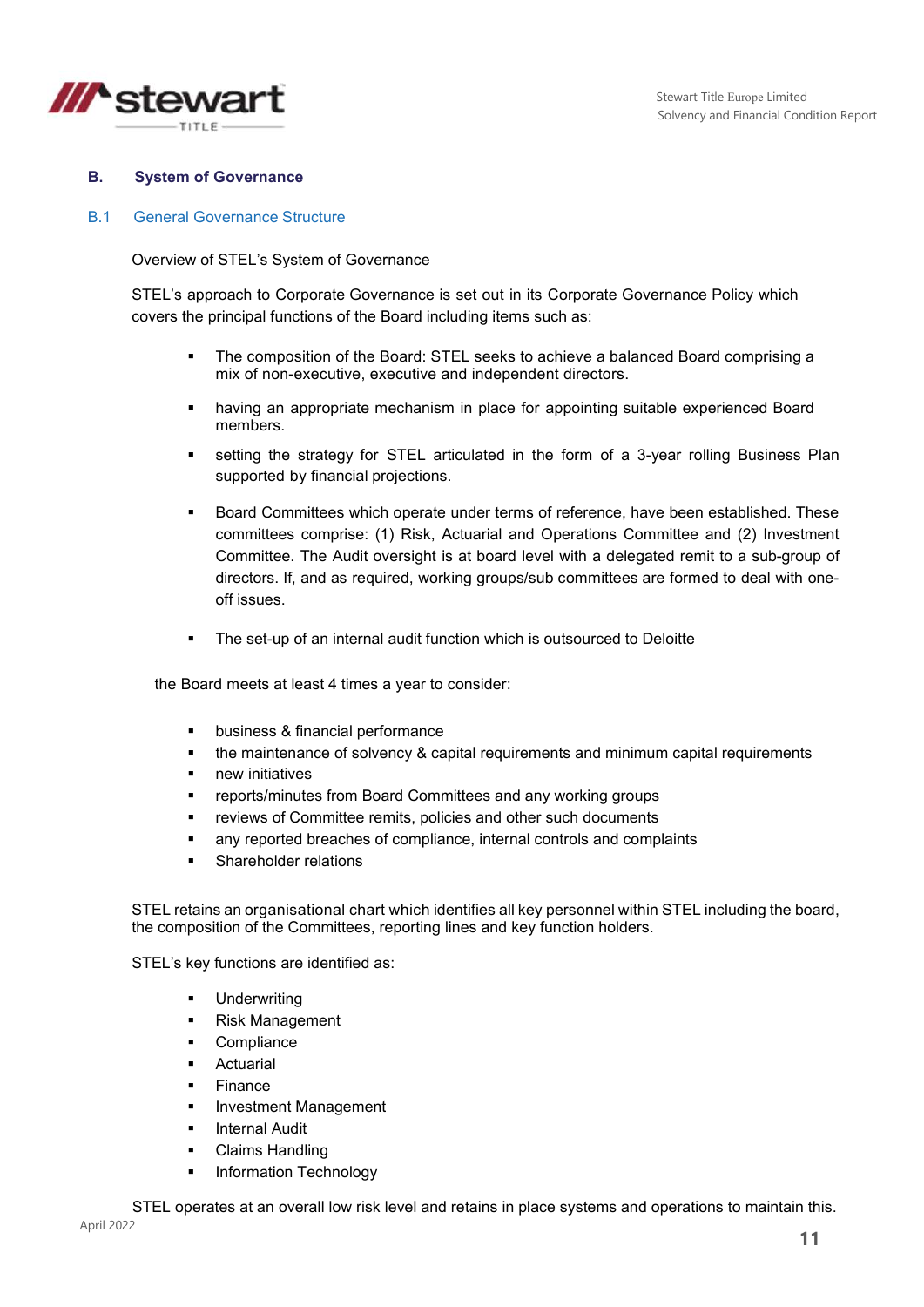



#### Remuneration Policy

As well as contractual salaries, employees enjoy a range of benefits. STEL does not provide performance-based bonuses or incentives thus managing the remuneration risk.

Depending on the performance of STEL in any given year, a discretionary bonus may be paid to all members of staff in varying denominations.

#### Material Transactions

There have been no material transactions during the reporting period.

#### B.2 Fit and Proper Policy

#### Specific requirements of skills

STEL has a Fit and Proper Policy which applies to all controlled functions undertaken by approved and key functions holders within STEL ("Relevant Person") and that the Relevant Person remains fit and proper whilst performing such role. In determining whether a Relevant Person is fit and proper, STEL will consider and assess if the following attributes are satisfied:

- Competence and capability to fulfil their respective functions and duties for the position they are appointed to
- **Financial soundness**
- **Personal integrity**
- **EXECOMPLE 1** Compliance with the relevant laws and regulations and practices

The process for fitness and proper is carried out annually in accordance with the Fitness and Proper Policy. In carrying out the assessment STEL will gather relevant information to allow it to make an assessment on the attributes required. For new appointments this will include the Relevant Person's education and experience, business references both personal and professional, an in-depth interview, and background checks as to criminal convictions, disciplinary proceedings, and solvency.

#### B.3 Risk Management System

#### **Description**

STEL has in place a robust risk management framework with documented policies, the apex of which is STEL's Risk Appetite Statement. All systems and controls are documented through its policies. The Risk Management Strategy provides assurance that STEL's risks are being prudently and soundly managed having regard to factors such as the size, business mix, and complexity of STEL's operations. The policies are reviewed annually by the Risk, Actuarial and Operations Committee and the key policies approved by the Board of Directors, to mitigate the risk to a level in harmony with STEL's Risk Appetite.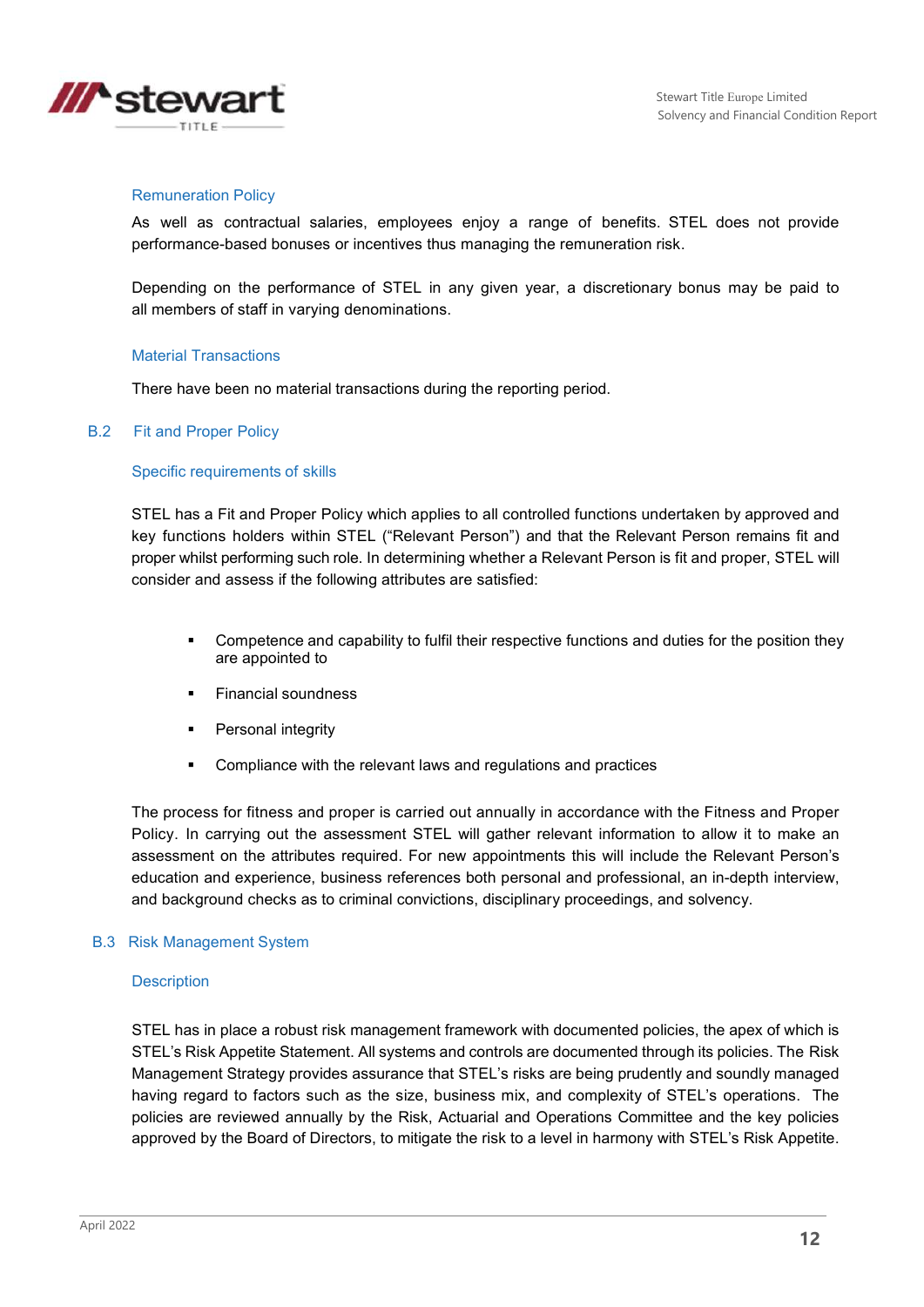

#### How it is implemented

In implementing a risk management framework, the initial phase is a detailed review of the risks applicable to STEL by means of a detailed Risk Register. These risks are classified and rated according to their likelihood and potential consequences if realised to determine the most significant risks. This creates a risk matrix with risks categorised from Extreme, High, Moderate to Low.

The risks are then considered in accordance with STEL's risk appetite and tolerance. Where a risk is determined to be above STEL's risk tolerance, namely Moderate or High, additional control measures are prepared and incorporated into STEL's operations to ensure that the residual risk remains acceptable and that there are no Extreme risks. Risks assessed as having a residual risk rating of High are regularly reported to the Risk, Actuarial and Operations Committee and any action considered for ongoing discussion, monitoring and action. The Board will review an executive summary of the Risk Register and approve. All other risks are monitored on an ongoing basis by senior management and appropriate action is taken if a change in risk is identified.

#### Own Risk and Solvency Assessment (ORSA) Process and how it is integrated into the organisation structure

STEL has an ORSA process with the key outputs from the process in a single document. Any material change to STEL's risk profile requires completion of an ad hoc report.

The process for the ORSA follows these main steps:

- Early in the process the executive team and key staff will work closely together to review the systems and processes STEL has and risks identified by the Senior Management Team to ensure they are accurate, complete and relevant. Consideration is also given to emerging risks.
- The Board considers the strategy and revised business plan, and any impact on the ORSA process is then documented.
- At the Board meeting following the availability of the regulatory valuation results, the numbers are considered and, in particular, the impact on risk tolerances. This discussion will also look at the stress tests that should be done.
- At any point in the year an ad-hoc ORSA will be done if anything significant has triggered this need.
- Once the draft ORSA is available it is reviewed by the Senior Management Team alongside the ORSA policy and ORSA record. Once approved, the ORSA will go to the next Board meeting for approval, following which it will be submitted to the Regulator.

#### Frequency of review

An ORSA will be produced at least annually but may be more frequent if circumstances require.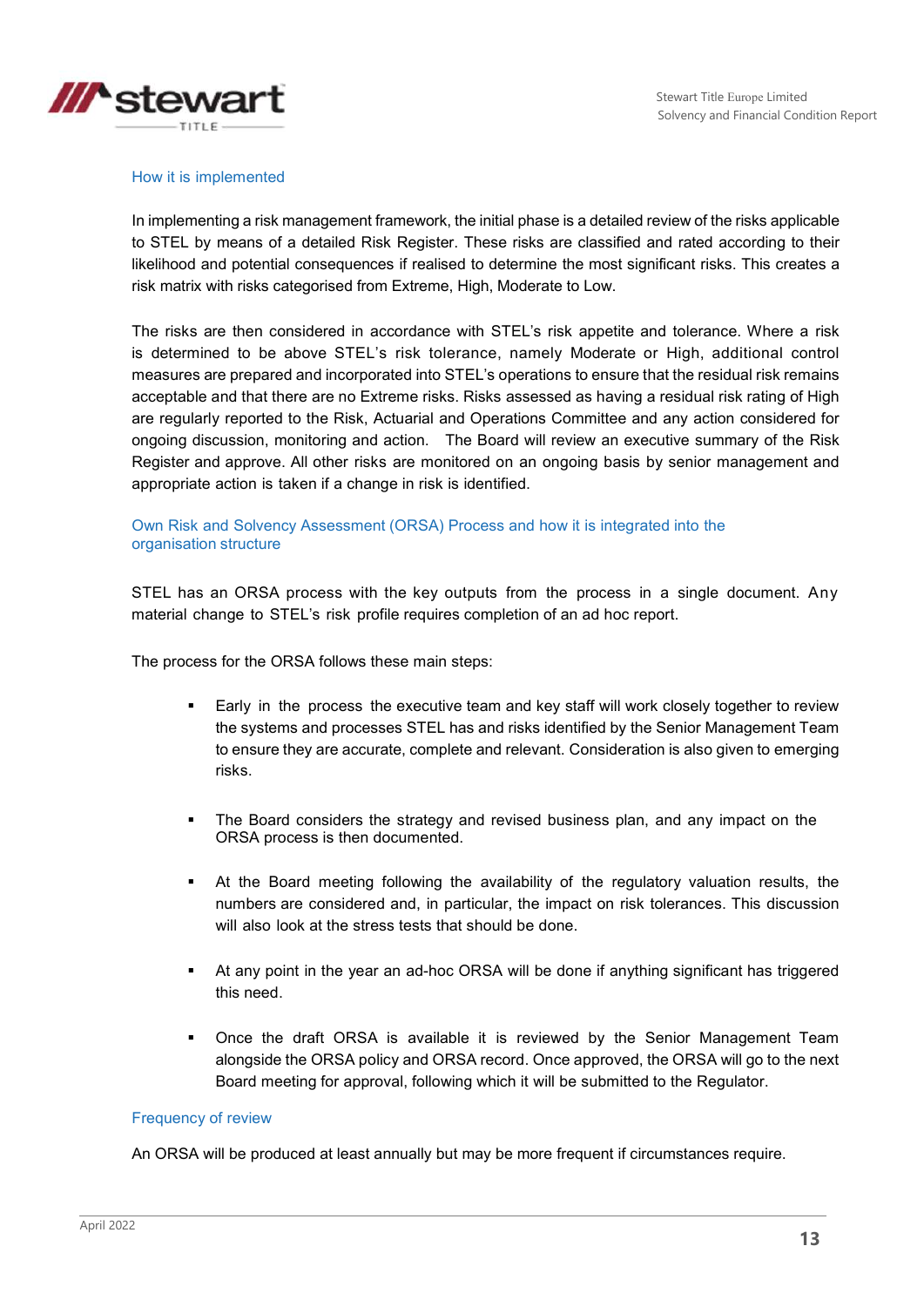

#### How capital needs are determined

STEL maintains its capital within the Board's risk tolerance level. When new opportunities are presented, whether jurisdictional expansion or product based, the Board considers the proposal in light of all demands on capital.

It is always the Board's practice to enter into all new areas and products cautiously. Specifically, when first considering a new area, due diligence is completed to determine the requirements and opportunities in that market. Once due diligence is completed, the necessary funds are allocated to the exploration of the market. Once a viable market is determined, a business plan including financial projections is prepared for the Board to consider.

STEL has in place internally set minimum solvency thresholds to ensure it is able to meet its regulatory obligations at all times.

#### B.4 Internal Control System

STEL has in place internal control functions consisting of risk, actuarial, compliance and internal audit with oversight through the committees. This ensures that there is a system of checks and balances such that employees follow approved and documented policies and procedures which ultimately enable the Board to adequately monitor the business. In addition, these systems will be periodically audited by internal and external auditors.

#### Compliance Function

The compliance function is outsourced to a compliance officer at Ganado. The Compliance officer is responsible for ensuring that STEL remains compliant with all applicable laws and regulations and all internal policies. As well as reporting to the Risk, Actuarial and Operations committee, the compliance officer provides a quarterly report to the Board.

#### B.5 Internal Audit Function

#### How internal audit is implemented

The internal audit function is outsourced to Deloitte. STEL's main areas of risk have been identified which include Corporate Governance, key operational areas, information systems, compliance with laws & regulations and a three-year rolling plan has been agreed to review those risks.

The Board reviews the reports produced by Deloitte and ensures that the audit plan remains appropriate.

t The Board is responsible for ensuring that satisfactory arrangements are in place for internal audit and that the role and effectiveness is maintained.

#### How internal audit maintains independence

As the internal audit function is outsourced internal auditors have no direct operational or other authority over any of the audited activities. This retains the independence of the internal audit.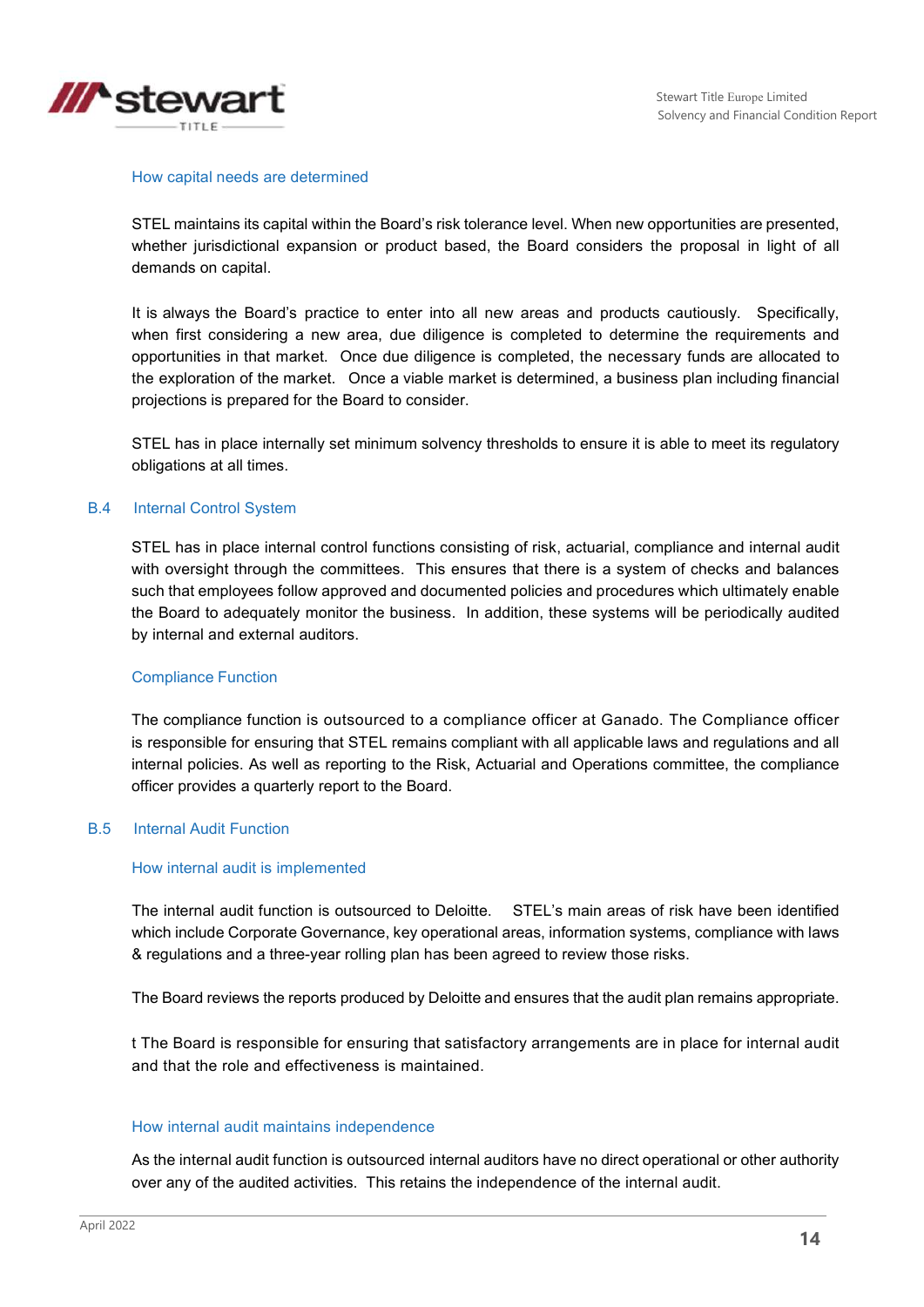

#### B.6 Actuarial Function

The Actuarial Function is outsourced to OAC plc. STEL has an Agreement with OAC plc confirming the specific activities the function is required to perform. OAC fulfils the role of Chief Actuary in Malta.

OAC plc is entirely independent from STEL.

The main activities that are carried out are:

- To complete the annual solvency assessment, including assessing the quality of the data and the appropriateness of models, methodology and assumptions.
- Provide the necessary reports to STEL's Risk, Actuarial and Operations Committee on a quarterly basis and annually to the Board in a timely manner.
- To express an opinion on the overall underwriting policy and the adequacy of reinsurance arrangements.
- To advise on the risks STEL runs in so far as they may have a material impact on STEL's ability to meet liabilities to policyholders and on the capital needed to support the business, including regulatory capital requirements. Monitor those risks and inform STEL's Risk, Actuarial and Operations Committee and ultimately the Board if they have any material concerns.
- To advise on stress and scenario testing, on-going financial conditions, financial projections for business planning, investment strategy and asset liability matching and pricing of business.

#### B.7 Outsourcing Policy

To ensure the effective control over risk assessment related to outsourcing of business functions, STL has established an Outsourcing Policy. Outsourcing is a process in which a company enters into a contract with a service provider whereby the service provider performs a business activity or function that is, or could be, performed by the company internally.

STEL does not outsource functions that can be performed internally except where it is impractical to perform those functions internally and outsourcing is a more effective and efficient alternative, or where there is a function that STEL does not have the technology or expertise to perform internally.

#### B.8 Other Material Information

#### Adequacy of the System of Governance

External audit and the outsourced internal audit reports will provide independent evaluation for the Board of STEL's system of governance.

STEL's Corporate Governance Policy is reviewed annually taking into account relevant industry advice and guidance.

STEL considers that its system of corporate governance is appropriate to the size, nature and complexity of the business and provides for the sound and prudent management of the business.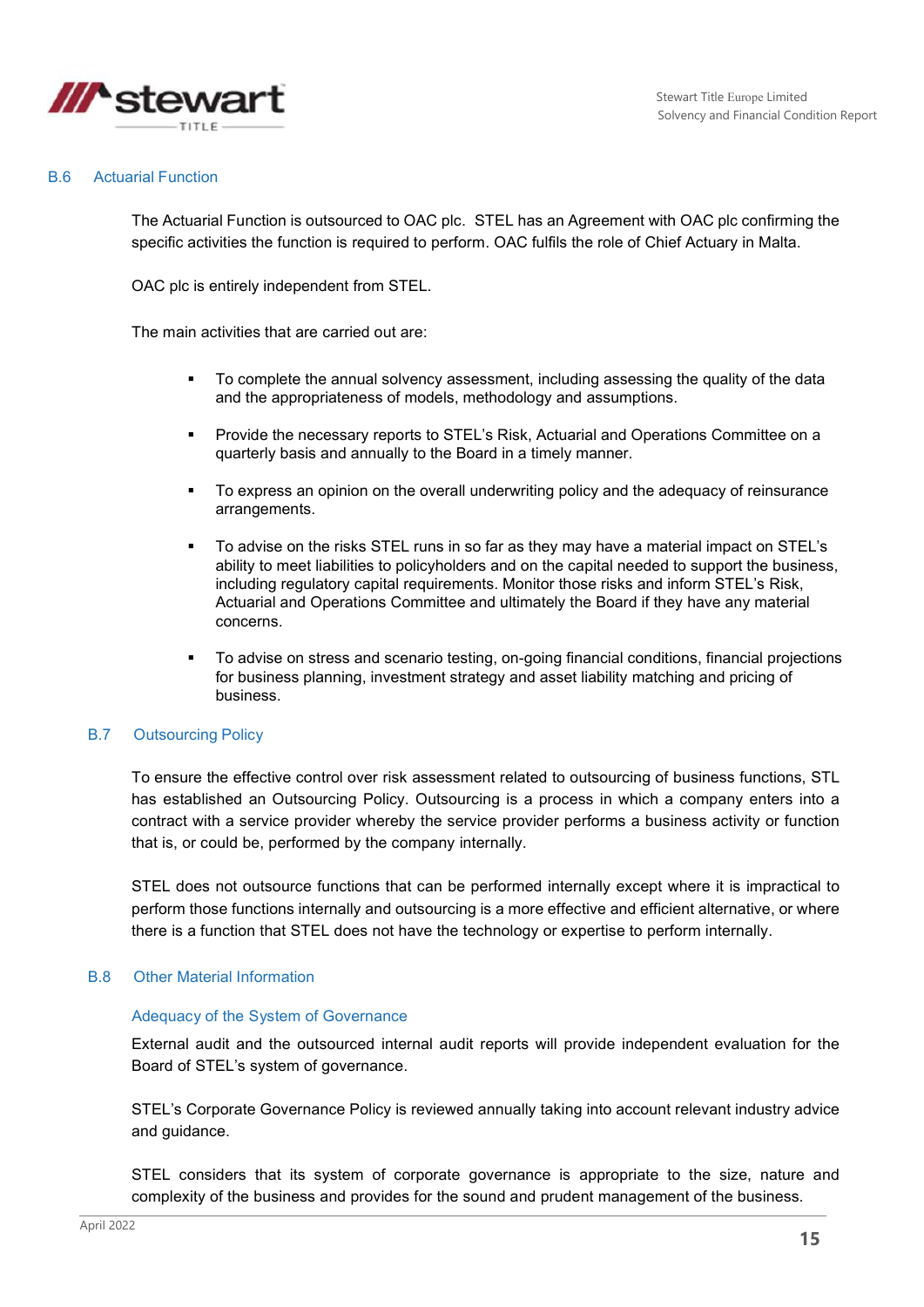

### **C. Risk Profile**

The primary risk facing STEL is that of underwriting. Other risks are minimised to the extent that it is reasonable to do so.

The following table quantifies the Solvency Capital Requirement for STEL for the year ending 2021 across each of STEL's risk modules. Figures are in €'000s.

| <b>Solvency Capital Requirement by Risk Module</b> | Calendar Year<br>2021<br>€'000s |
|----------------------------------------------------|---------------------------------|
| Market risk                                        | 0.5                             |
| Counterparty default risk                          | 305.6                           |
| Non-life underwriting risk                         | 2,000.9                         |
| Diversification                                    | (136.9)                         |
| <b>Basic Solvency Capital Requirement</b>          | 2,170.1                         |
| Operational risk                                   | 139.1                           |
| <b>Solvency Capital Requirement</b>                | 2,309.2                         |
| Minimum Capital Requirement                        | 2.500.0                         |

STEL uses the Standard Formula to quantify the risk inherent in its business.

The principal risk facing STEL is that of non-life underwriting risk.

#### C.1 Underwriting risk

Underwriting risk can be divided into 4 subsets:

- Underwriting (at policy inception)
- Claims management and reserving risk
- Reinsurance risk
- Special Purpose Vehicles

#### Underwriting (at policy inception)

With respect to underwriting and reserving risk, STEL issues 2 main classes of policies in Europe which include, but are not necessarily limited to:

- **•** Owner's Title policy
- **Eviction Risk policy**
- **•** Donation suite of policies

Underwriting issues are monitored on a regular basis which include, but may not necessarily be limited to:

- Regular meetings involving members of senior management where, amongst other things, underwriting results and claims management issues are discussed
- Quarterly meeting of underwriting staff to discuss underwriting, claims, case updates and learning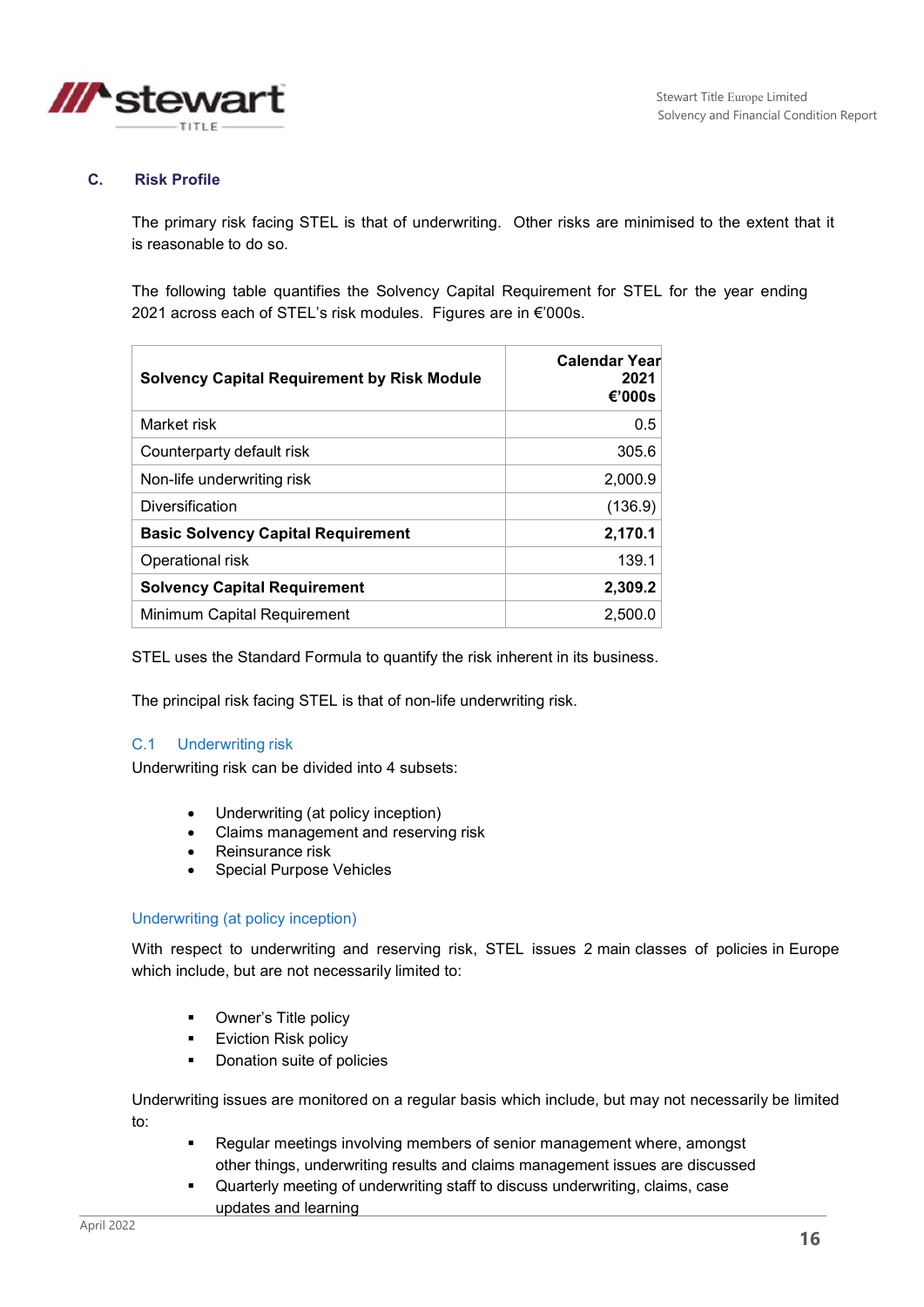

- Board review of reports and financial reports from senior management which occur during each Board meeting
- The commercial policies written are high value and require intensive underwriting and due diligence. STEL has in place specialist underwriters and legal support with extensive experience in the property sphere
- **STEL benefits from its experience with the European business through STL**
- **Internal audit reviews of all aspects of the operations of STEL by the auditors** appointed
- Annual external audit reviews by the external auditor

As a result of the safeguards put in place to monitor underwriting issues as they arise, the underwriting manual in place details procedures to be followed and the breadth of knowledge of the underwriting team and its support legal team, the residual risk associated with underwriting residential and commercial transactions is noted as being low.

#### Claims Management and Reserving Risk

Claims risks are managed through the underwriting department working closely with the legal department. Claims risk may arise as a consequence of failures of operational procedures and underwriting policies and undiscoverable risks.

Reserving (or insurance) risk relates to the variability in technical provisions arising from uncertainty over future claims outcomes and the possibility that the true value of insurance liabilities may be greater than the estimated value of the liabilities. The risk relates to the model assumptions chosen for estimating liabilities not accurately reflecting the actual future liabilities when they arise. STEL's exposure to claims risk is considered low given the rigorous underwriting standards applied when assessing whether a transaction should be title insured coupled with the favourable claims' history experienced by the parent STL in relation to the European claims book. This allows for projections and prognostications with respect to the residual risk posed in this area.

#### Reinsurance risk

The primary objective of undertaking a reinsurance contract is to manage the risk borne by the insurer. The selection of reinsurers is based on the following criteria:

- Reinsurers must have a sufficiently high grade of creditworthiness rating, comparable with their peers
- Reinsurers must have a strong reputation within the business community and in particular the Title Insurance industry
- Reinsurers must have a history of growth in reserves and surplus

Throughout Europe reinsurance is required if the policy amount exceeds €500k. Given the agreement in place with Stewart Title Guarantee and the financial strength and reputation of the reinsurer selected, the residual risk in this area is considered to be low.

#### Use of special purpose vehicles

STEL does not use any special purpose vehicles.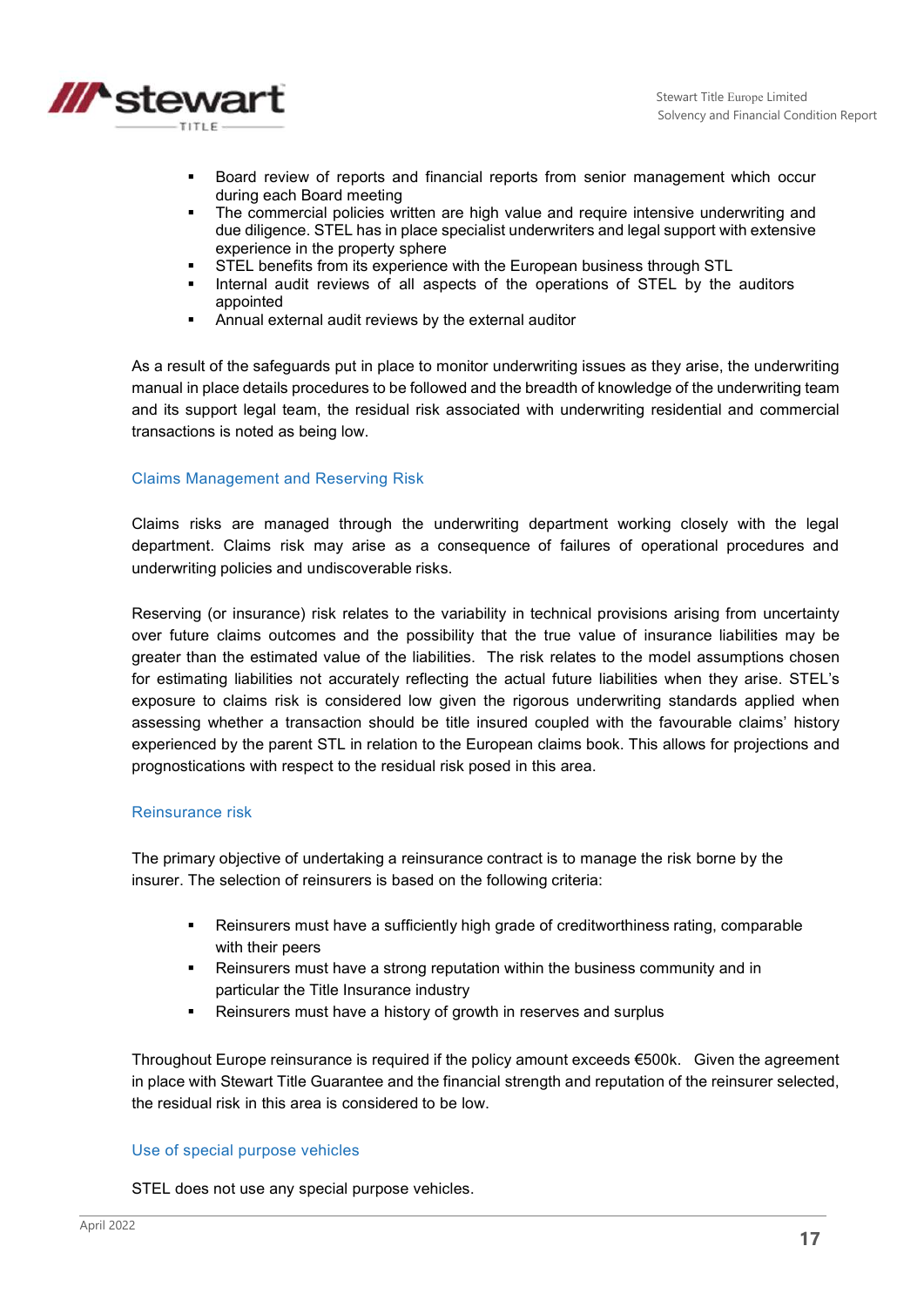

### C.2 Market risk

Market risk includes the risks that arise from fluctuations in values of, or income from, assets or in interest or exchange rates.

The Board of Directors oversees STEL's investment policy. The investment risk strategy provides a high-level description of the risk management framework for managing investment risks.

When determining their investment portfolio, STEL will have consideration not only to regulatory requirements, but also to a number of additional factors which include:

- **STEL's business plan**
- **Investment of technical provisions and shareholders' funds**
- **•** Matching of assets and liabilities
- The use of currency hedging strategies
- **Sensitivity analyses**

Periodically, the asset allocation is reviewed with consideration given to actual results compared to expected results, economic conditions and the overall strategy.

Performance monitoring is undertaken by the Board to determine the actual results and to enable corrective action to be taken, if needed. There is quarterly reporting to representatives of STG of the performance of invested assets. This includes performance against any relevant budgets or benchmarks.

Compliance with mandates, and/or any breaches, are included in a semi-annual compliance report to the Board but are raised with Senior Management as soon as they are identified.

Based upon the above, the risk involved in the investment of STEL's capital is considered minimal and in the low tolerance threshold.

Over the year ending 31 December 2021, assets have only been invested in cash deposits which are not subject to market risk.

STEL confirms that the risks of all its investments can be properly identified, measured, monitored, managed, controlled and reported, and appropriately taken into account in the assessment of its' overall solvency needs.

The investments are managed in a way so as to ensure the security, quality, liquidity and profitability of the portfolio as a whole.

There are no investments in assets issued by the same issuer, or by issuers belonging to the same group, resulting in an excessive concentration risk.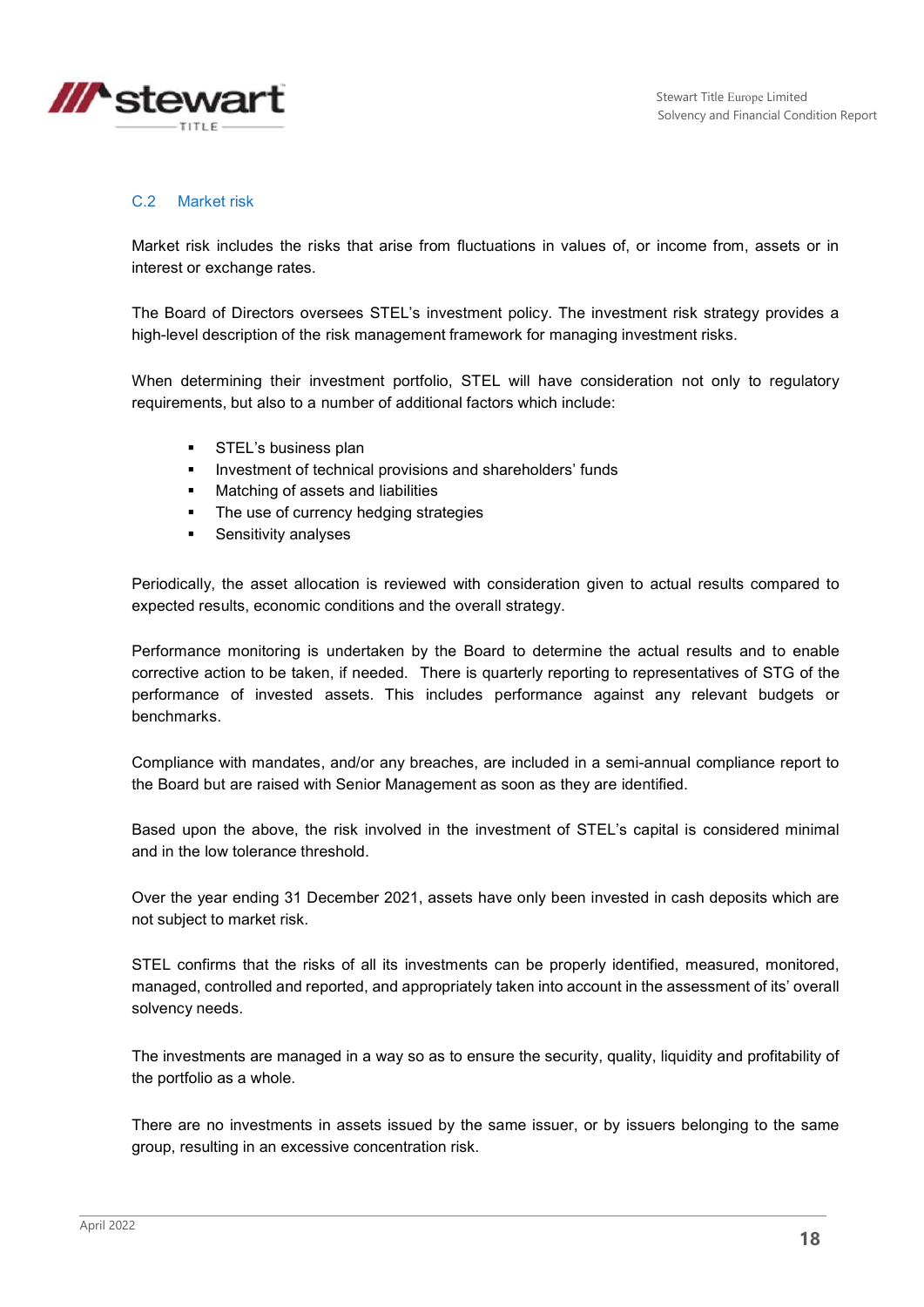

### C.3 Counterparty default risk

Counterparty default risk refers to the risk of loss if another party fails to perform its obligations or fails to perform them in a timely fashion.

Credit quality is a measurement of the creditworthiness of a debtor, i.e. it is a measurement of the debtor's financial strength and its ability to meet its actual or potential obligations as and when they fall due.

Bank deposits are subject to counterparty default risk.

As most of STEL's business requires payment in advance prior to policies of title insurance being issued, there is no credit quality risk for STEL. STEL will enter into some business arrangements which may entail the provision of limited credit facilities. Prior to entering into arrangements with any company, where STEL might experience a credit risk, appropriate due diligence is conducted to assess the creditworthiness of such a company and in any event STEL has the ability to cancel the policy.

Based upon the monitoring of the financial records of all companies in the Stewart group of companies, this risk is considered low.

Large contracts are reinsured with STGC which has a credit rating of A-.

### C.4 Liquidity risk

Liquidity is the ability to meet expected and unexpected demands for cash.

STEL's liquidity position is derived from operating cash flows, investment portfolios and access to outside sources of liquidity such as cash funding from STL.

Specific characteristics that can contribute to liquidity risk exposure include:

- Insufficient ability to access funds quickly through bank lines of credit, commercial paper, etc.
- Lack of diversity in the asset portfolio particularly if there is a concentration of relatively illiquid assets.

The management of liquidity risk for STEL is managed by Senior Management as outlined below:

- Day-to-day cash management involving control of day-to-day cash flow variability.
- Medium to long term cash flow management
- Liquidity risk management involving the ability of the insurer to meet a large demand for cash from policyholders or other sources over a short period
- CFO weekly monitoring of bank account. Any issues that require input are brought to the attention of the CEO and/or Board liaison

STEL does not take credit for any expected profits in future premiums.

Having regard to the above, STEL's exposure to liquidity risk is considered low.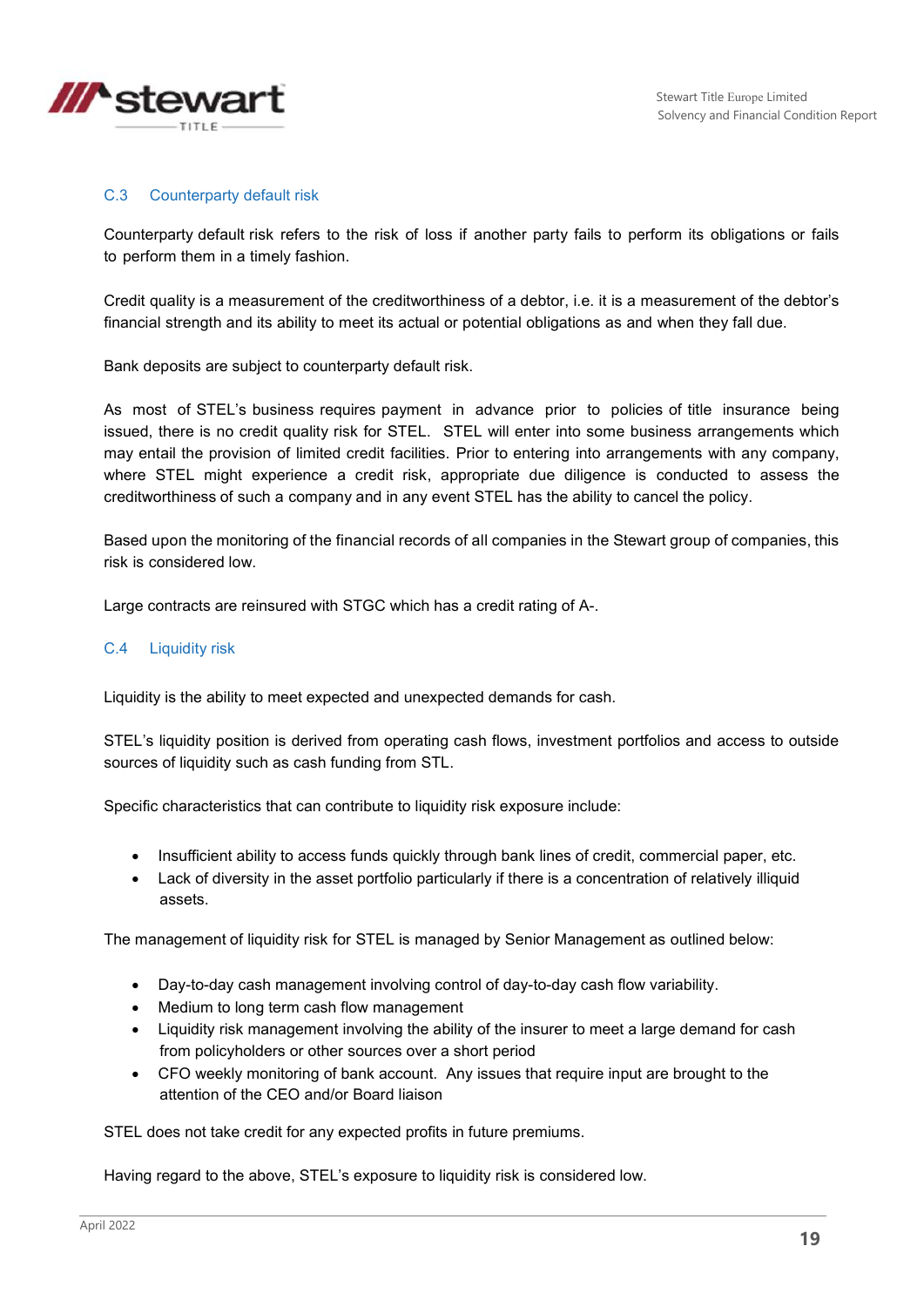

### C.5 Operational risk

Operational risk is the risk of financial loss occurring through the failure of people, processes or systems to perform as required, resulting from the breakdown of controls and internal governance processes.

STEL recognises that there are certain staffing risks. However, by documenting all procedures, the goal is to reduce such risk to acceptable levels.

Operational risks are measured in terms of impact on business objectives and likelihood of occurrence. What is currently an acceptable level of operational risk is a matter for the judgment of Senior Managers, but will always be measured in terms of the probabilities and impacts of adverse events that have been assessed using the operational risk management process.

Based on a review of the risks associated with operations, the residual risk in this area is noted as being low.

#### C.6 Other material risks

STEL identified key scenarios that were likely to test the sensitivity of its capital resources. The following stresses were, in aggregate, considered:

- Increase loss ratios
- Unplanned drop in Premiums
- Interest rates increase
- Adverse variable costs +5% and adverse fixed costs +5% from 2023 onwards
- Individual larger losses ( $\epsilon$ 1.2m) in 2023 with some reinsurance recovery ( $\epsilon$ 0.6m)
- Combinations of each individual scenarios above where needed

Only very extreme events e.g. failure of bank and changes in legislation reducing the need for title insurance were considered to be situations that may cause STEL's business plan to fail.

#### C.7 Any other information

2021 has been an exceptional year in terms of managing the impact of Covid-19. The main impact of the pandemic on STEL's operations has been reduced new business growth. However, there are encouraging signs of economic growth and STEL is satisfied that it has sufficient capital resources to take advantage of the opportunities this presents.

First year of STEL was establishing Stewart into the market as with a new entity through which the European business of the Stewart group was administered.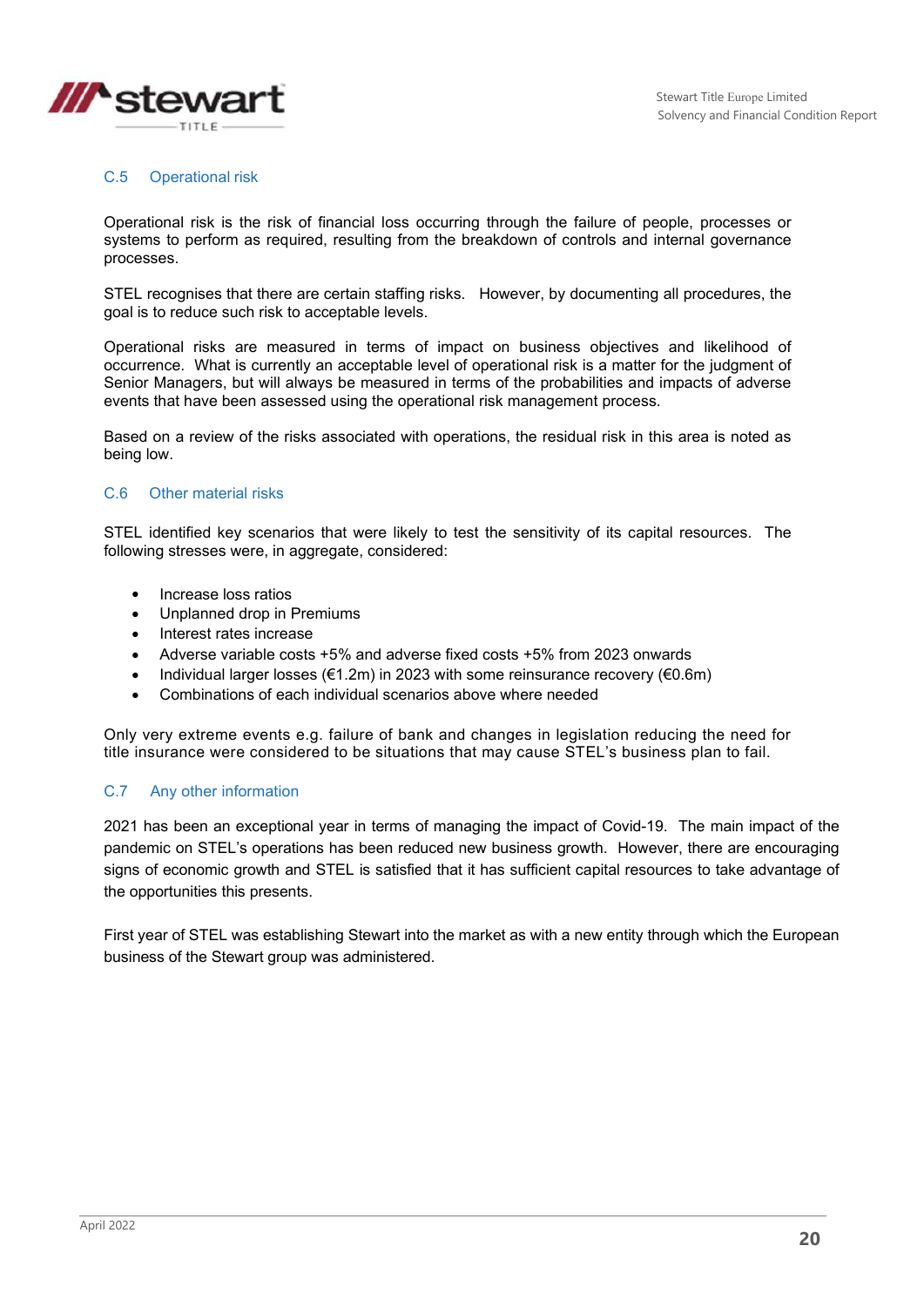

#### D. Valuation for Solvency Purposes

#### D.1 Assets

The value of the assets for the year ending 31 December 2021 as valued on a Solvency II basis as well as how they are presented in STEL's financial statements is shown in the following table. Figures are in €'000s.

| Financial year ending 31 December 2021       |                              |                                       |  |  |
|----------------------------------------------|------------------------------|---------------------------------------|--|--|
| <b>Asset category</b>                        | <b>Solvency II</b><br>€'000s | <b>Financial statements</b><br>€'000s |  |  |
| Property, plant & equipment held for own use | $\Omega$                     |                                       |  |  |
| Other property                               | $\Omega$                     | 0                                     |  |  |
| Bonds - Government                           | 0                            | $\Omega$                              |  |  |
| Bonds – Corporate                            | $\Omega$                     | $\Omega$                              |  |  |
| Equity unlisted                              | 0                            | 0                                     |  |  |
| Insurance and intermediaries' receivables    | 270                          | 270                                   |  |  |
| <b>Reinsurance Recoveries</b>                | 0                            | 0                                     |  |  |
| Receivables (trade, not insurance)           | $\Omega$                     | $\Omega$                              |  |  |
| Cash and cash equivalents                    | 3,996                        | 3,996                                 |  |  |
| Any other assets not elsewhere shown         | $\overline{2}$               | 430                                   |  |  |
| Total                                        | 4,481                        | 4,916                                 |  |  |

#### Property, Plant & equipment held for own use

For IFRS, the tangible assets are capitalised and depreciated by equal annual instalments over their estimated useful economic lives. Since a reasonable fair value cannot be determined, the tangible assets (€7k) have been written down to zero for Solvency II.

#### Receivables

Receivables consist of insurance and intermediaries, reinsurance, and trade not related to insurance which have already been billed. Receivables are stated net of an impairment provision and are recorded at book value as a reasonable proxy for economic value, as all amounts are expected to be received within one year. The receivables are not past due and hence impairment is set to zero for Solvency II.

#### Cash and cash equivalents

Cash and cash equivalents are short term, highly liquid investments that are subject to insignificant changes in value and are readily convertible into known amounts of cash. For IFRS, deposits held with credit institutions are liquid and callable on demand and therefore have been included in cash and cash equivalents. For Solvency II purposes, the accrued interest on these deposits is reclassified to cash and cash equivalents.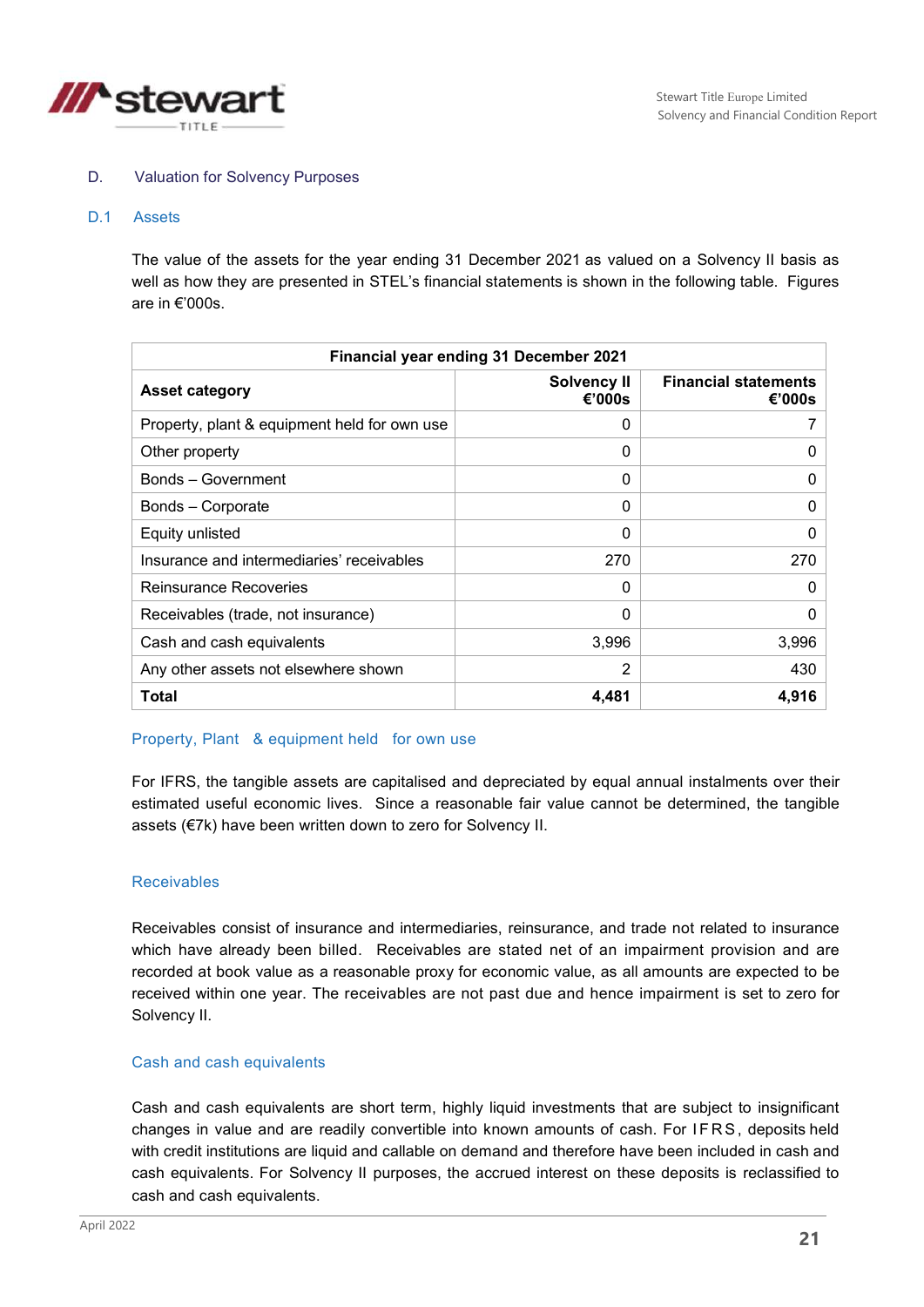

#### Any other assets not shown elsewhere

For IFRS this consists of prepayments and rent deposit. Prepayments (€428k) are excluded for Solvency II purposes.

Deferred tax assets of €213k are included.

STEL has no other property.

STEL has no bonds.

STEL has no Equity investments.

STEL has no expected reinsurance recoveries.

STEL has no leasing arrangements.

STEL has no related undertakings receivables.

There have been no changes to approach to valuation and no significant exercise of judgement in arriving at the values shown.

#### D.2 Technical provisions

Technical provisions represent the current cost of insurance liabilities at the balance sheet date. They are calculated on a discounted cash flow basis and include the following high-level components to be calculated separately:

- Best estimate of claims provisions being claims incurred at the balance sheet date
- Risk Margin representing the amount a third party would require in addition to the best estimates to assume the liability, calculated on a cost of capital basis.

The following table summarises STEL's gross technical provisions and total liabilities at the 31 December 2021. Figures are in €'000s.

|                             | Financial year ending 31 December 2021 |                                       |  |
|-----------------------------|----------------------------------------|---------------------------------------|--|
|                             | <b>Solvency II</b><br>€'000s           | <b>Financial statements</b><br>€'000s |  |
| Best estimate liabilities   | 145                                    | 143                                   |  |
| Risk margin                 | 158                                    |                                       |  |
| <b>Technical provisions</b> | 303                                    | 143                                   |  |
| <b>Current liabilities</b>  | 1,038                                  | 1,038                                 |  |
| <b>Total liabilities</b>    | 1,341                                  | 1,181                                 |  |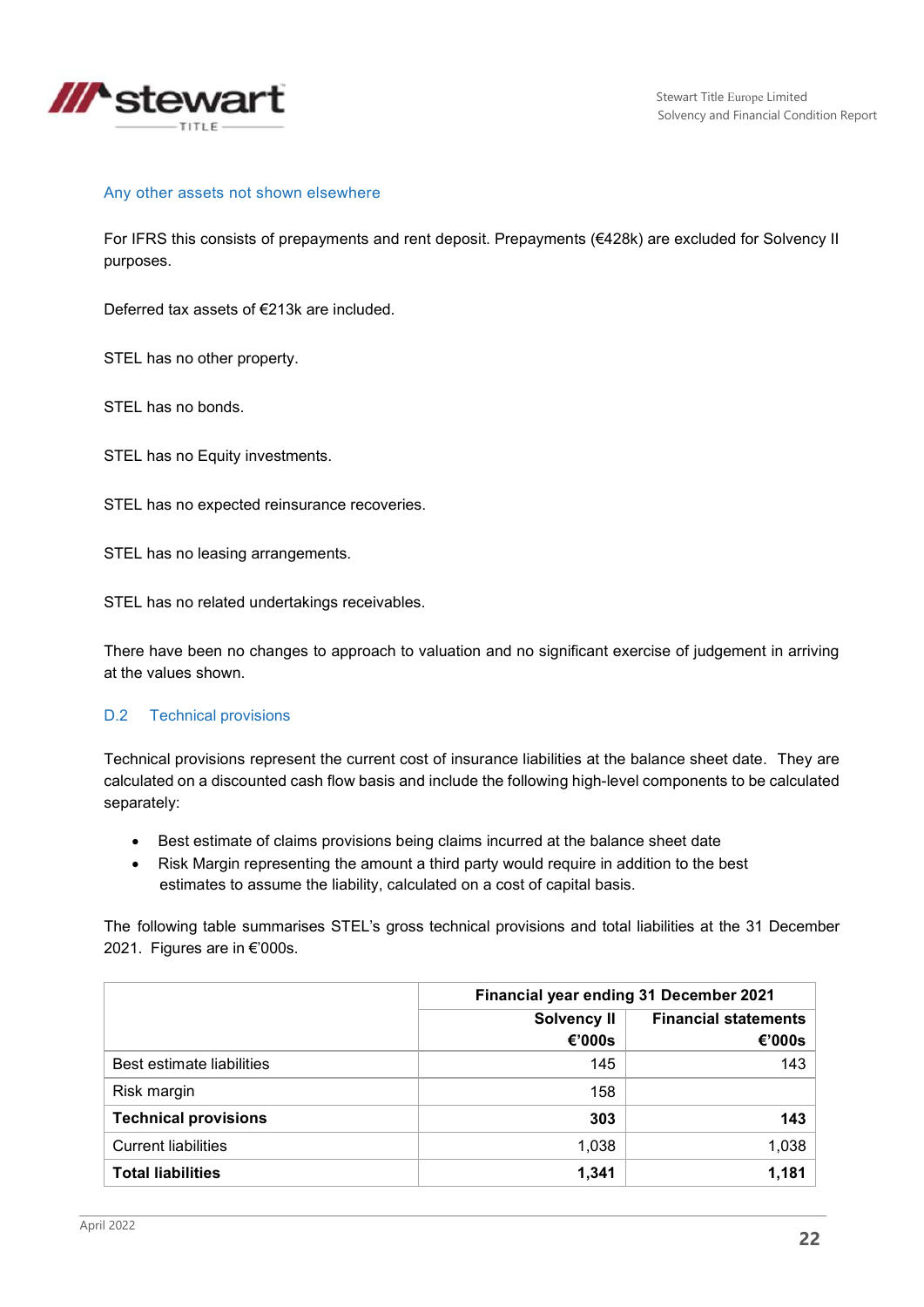

The main difference between the value of liabilities reported in STEL's financial statements and those under Solvency II is the inclusion of €158k in respect of the risk margin.

All STEL's liabilities relate to non-life business. The following table separates the estimate of STEL's gross technical provisions by line of business at the end of 2021:

|                             | Legal expenses | <b>Miscellaneous</b> | Total  |
|-----------------------------|----------------|----------------------|--------|
|                             |                | financial loss       |        |
|                             | €'000s         | €'000s               | €'000s |
| Claims provision            | 24             | 121                  | 145    |
| Risk margin                 | 26             | 132                  | 158    |
| <b>Technical provisions</b> | 50             | 253                  | 303    |

#### Valuation methods

Liabilities have been determined based on the discounted value of expected future cashflows. The run-off of claims has been determined as set out below.

The rate used to discount future claims is based on the Euro risk-free yield curve.

The valuation methodology determines the expected claims cash flows that are expected to arise in respect of all reported and unreported claims in respect of business written to the date of valuation. The method used is known as the chain ladder method. Under this method the amount of claims paid to date are arranged by year of development (the period from policy inception to claim) and policy year. The pattern of claims development revealed by this claims' triangle is determined and then applied to estimate claim amounts in the later years of development.

STEL has no reported losses and is assumed to have the same reporting pattern as its related undertakings in the US. The best estimate reserve is then calculated as the present value of the future projected claims cash flows allowing for the discount rates specified.

#### Solvency Capital Requirement

The solvency capital requirement has been calculated in accordance with the Standard Formula.

The principle behind these computations is that a list of specific risks are identified to which the business may be exposed. Then, for each risk, a stress test is applied to the assets and liabilities with the capital requirement equal to the change in the business' "net asset value" i.e. the change in total assets less the value of the insurance liabilities.

This determines a capital requirement for each risk. These are then aggregated through a series of specified "correlation matrices" which allows for the fact that not all risks may occur at the same time. This is sometimes referred to as the diversification benefit.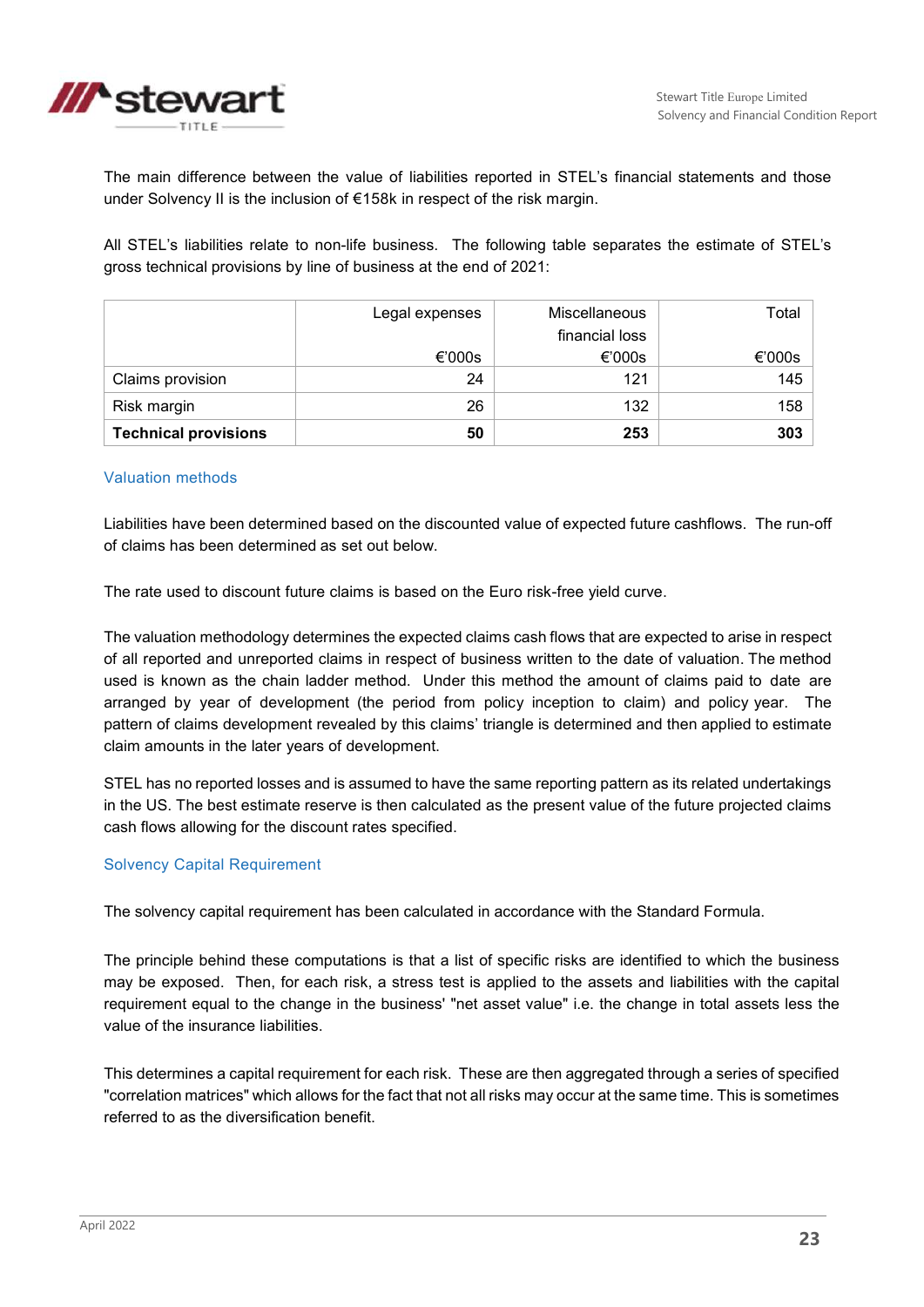

The risks relevant to STEL's business are as follows:

- Market risk
- Interest rate risk this affects the value of its insurance liabilities (STEL holds no assets subject to interest rate risk).
- Default risk (SCRdef)
- This is the risk that STEL's deposit based (cash investments) or other debtor counterparties default.
- Insurance risk
- Premium and reserving risk the risk that STEL's expense and claims experience are worse than expected. This is assessed by geographic location.
- Catastrophe risk the risk that a catastrophic event leads to multiple and/or large claims.
- Operational risk
- The risk that STEL's operations lead to some business failure.

#### Risk margin

The risk margin is defined to be the additional amount over and above the value of the best estimate liabilities that a third party would need in order to take over and meet the insurance firm's obligations. Effectively it is the "opportunity cost" of holding capital to support the insurance firm's operations.

The Solvency II specification requires that the cost is equal to a charge of 6% a year of the expected SCR in respect of non-hedgeable risks, run-off over the remaining lifetime of the in-force business (allowing for the run-off of claims). The SCR is assumed to run-off in line with the square root of the change in STEL's projected insurance liabilities.

The risk margin is calculated to be €158k as at 31 December 2021. The calculation is based on the calculated non-hedgeable SCR as at 31 December 2021 of €669k.

#### Discount rate

Risk free rates (as prescribed by EIOPA) have been used to discount the projected claims cashflows. Example spot rates are shown in the following table:

|      | <b>Projection Term</b><br>(years) |  |                                                        |  |  |           |           |           |           |
|------|-----------------------------------|--|--------------------------------------------------------|--|--|-----------|-----------|-----------|-----------|
|      |                                   |  |                                                        |  |  |           |           |           | 10        |
| Euro | $-0.585%$                         |  | $-0.395\%$ $-0.246\%$ $-0.145\%$ $-0.084\%$ $-0.026\%$ |  |  | $0.030\%$ | $0.088\%$ | $0.147\%$ | $0.205\%$ |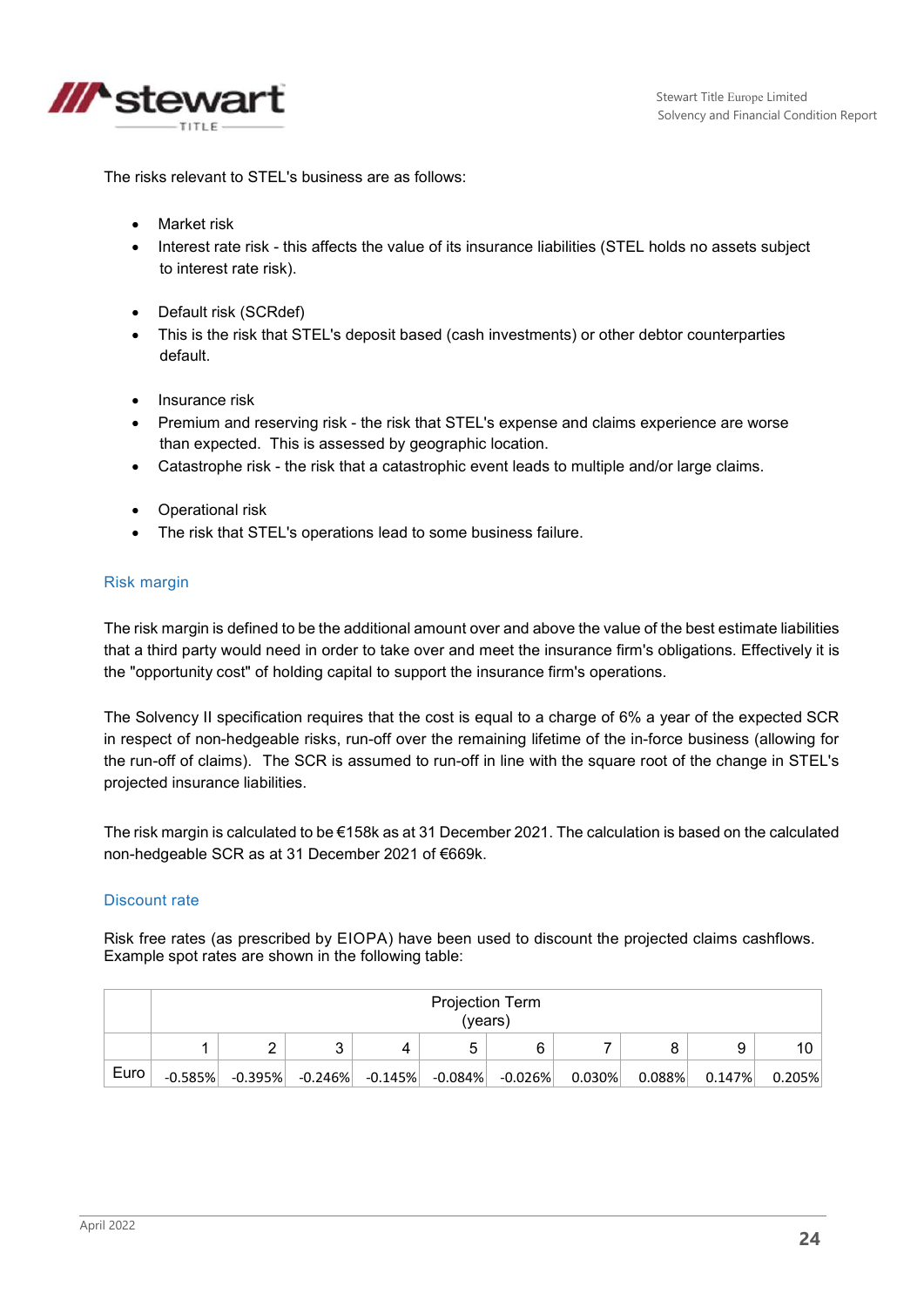

#### Areas of uncertainty

With any modelling projection exercise there will be an inherent level of uncertainty present. Uncertainty arises primarily from the data being used, the choice of assumptions, and from the choice of model.

The data used is checked to mitigate the risk that errors may materially affect the valuation result. Data is also reviewed over time to check for consistency between different time periods.

Assumptions may be event driven or economic and are set using historical experience and the current market environment and expectations. Actual and emerging experience is reviewed against expectations at least annually and more frequently if necessary. The results of these analyses are fed into the assumption setting process for the valuation. Results are assessed for their sensitivity to key assumptions.

#### **Reinsurance**

STEL has in place a reinsurance treaty with STGC providing excess loss cover in respect of large claims. Allowance is made within the SCR counterparty default module for the risk of default of the reinsurance partner.

#### Other information

No use has been made of a matching adjustment

No use has been made of a volatility adjustment.

No use has been made of the transitional provisions for risk-free interest rates. No use has been made of transitional deductions from technical provisions.

There are no "other liabilities" subject to specific valuation treatment for solvency purposes beyond those listed below.

#### D.3 Other Liabilities

|                                           | Solvency II<br>€'000s | <b>Financial</b><br>statements<br>€'000s | <b>Difference</b><br>€'000s |
|-------------------------------------------|-----------------------|------------------------------------------|-----------------------------|
| <b>Tax liabilities</b>                    | 0                     | 0                                        |                             |
| Insurance and intermediaries payables     | 525                   | 525                                      |                             |
| Reinsurance payables                      | 0                     | 0                                        |                             |
| Payables (trade, not insurance)           | 13                    | 13                                       |                             |
| Any other liabilities not elsewhere shown | 500                   | 500                                      |                             |
| <b>Total other liabilities</b>            | 1,038                 | 1,038                                    |                             |

Liabilities in the above table (other than the risk margin) are shown at face value for both IFRS and Solvency II as these liabilities are due within twelve months of the valuation date.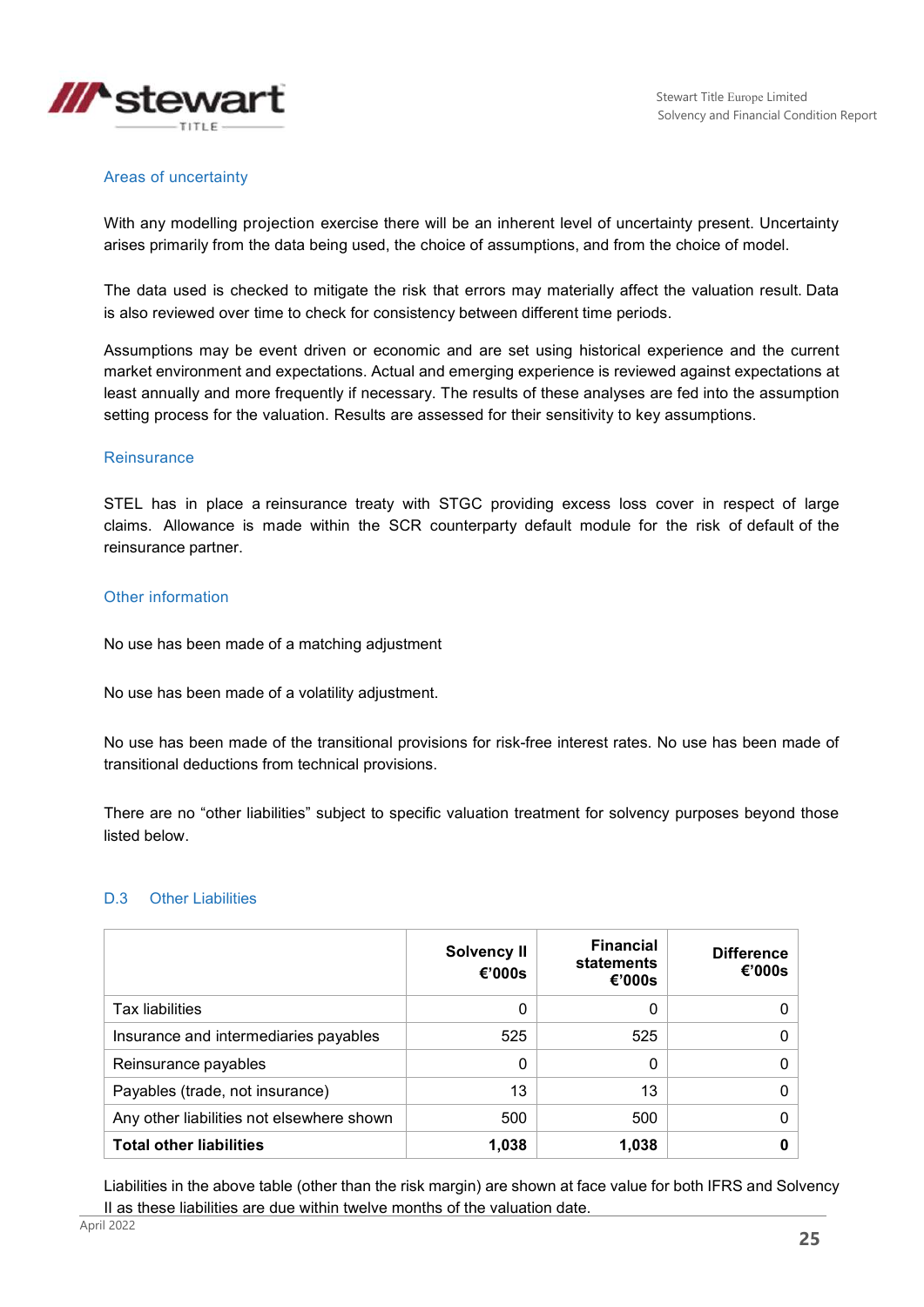

### D.4 Alternative valuation methods have been employed.

STEL's assets and other liabilities are valued using quoted market information or face value for short term assets and liabilities.

### D.5 There is no other material information relevant for disclosure

There is no other material information relevant for disclosure.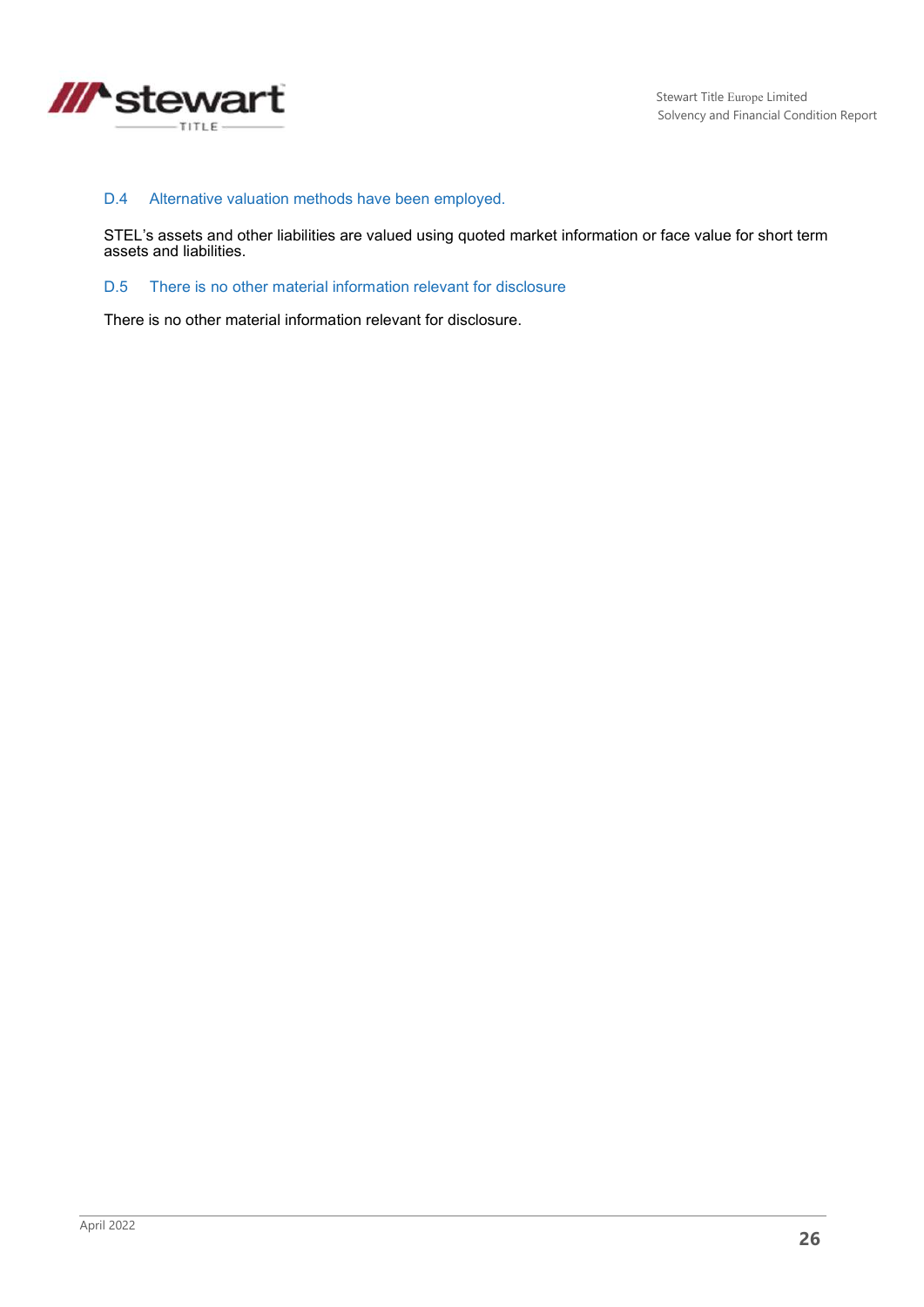

### E. Capital Management

#### E.1 Own funds

The following table shows the amount of own funds at the valuation date.

|                                | 31 December 2021<br>€'000s |
|--------------------------------|----------------------------|
| Assets (including reinsurance) | 4,481                      |
| Best estimate liabilities      | 145                        |
| Risk margin                    | 158                        |
| <b>Current liabilities</b>     | 1,038                      |
| Own funds                      | 3.140                      |

STEL started operating in January 2021. Being a new business, STEL's capital needs will change over time. There is a process in place to frequently check STEL's capital position, and where necessary additional capital has been, and will continue to be, injected from its parent STL.

STEL has a single fund and most capital is Tier 1. The following table details the composition of own funds at the valuation date.

|                                 | 31 December 20210<br>€'000s |
|---------------------------------|-----------------------------|
| Ordinary share capital (Tier 1) | 3,470                       |
| Reconciliation reserve (Tier 1) | -543                        |
| Deferred Tax (Tier 3)           | 213                         |
| Own funds                       | 3.140                       |

The following table reconciles the Reconciliation reserve above to STEL's P&L Account as reported in its financial statements. Figures are in €'000s.

|                                                                                    | 31 December 2021<br>€'000s |
|------------------------------------------------------------------------------------|----------------------------|
| P&L account in financial statements (Capital contribution plus<br>retained losses) | 265                        |
| Asset valuation differences                                                        | -435                       |
| Liability valuation differences                                                    | $-161$                     |
| Deferred tax (Tier 3)                                                              | $-213$                     |
| <b>Solvency II reconciliation reserve</b>                                          |                            |

There are no restrictions on the use of own funds. The amount of own funds available to cover the SCR is €3.2m, while the amount of own funds available to cover the MCR is €3.0m (Tier 3 deferred tax own funds cannot be used to cover the MCR).

There are no material differences between the equity in STEL's financial statements and the free capital for solvency purposes.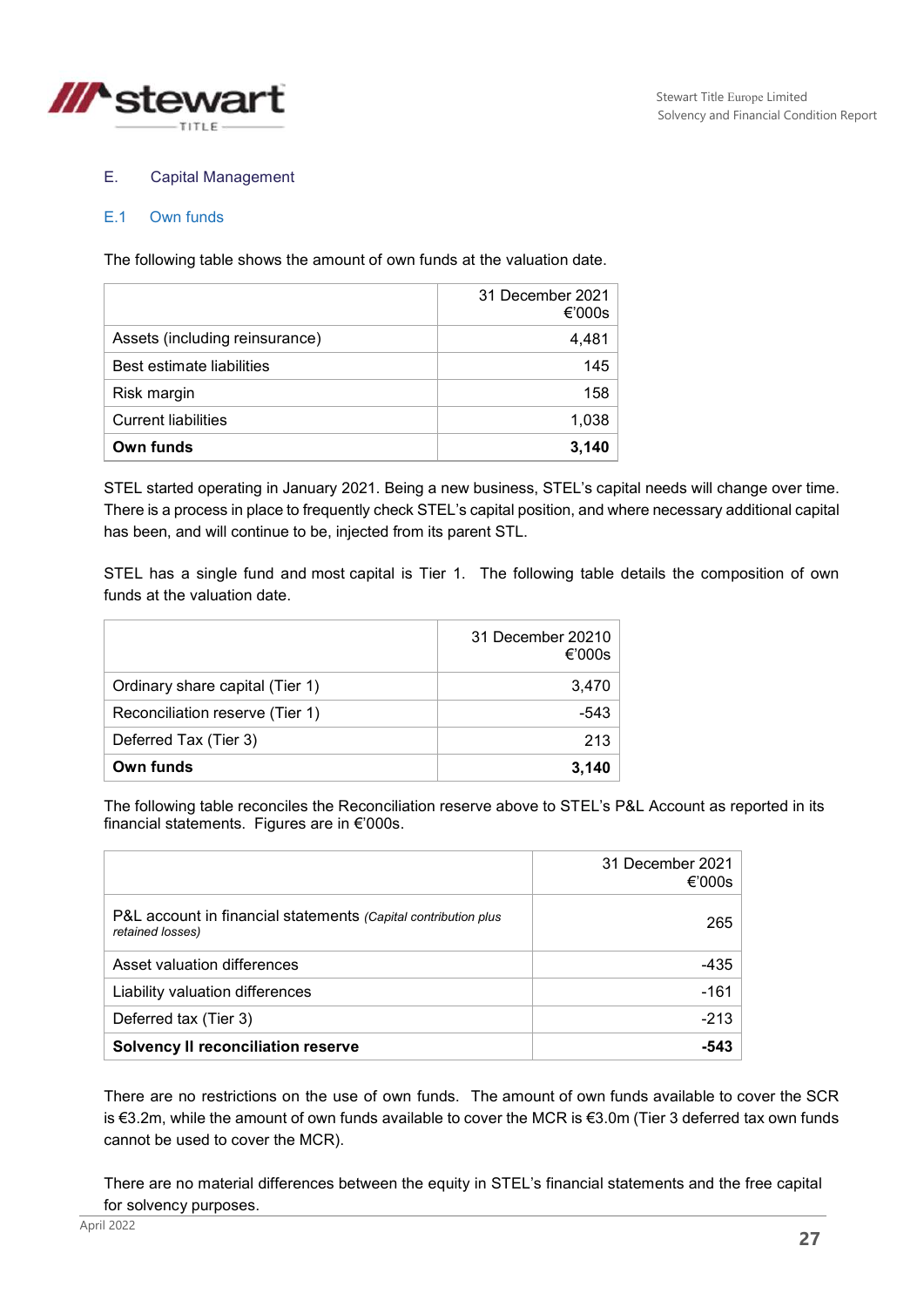

There are no items subject to a transitional arrangement. There are no items of ancillary own funds.

### E.2 Solvency Capital Requirement and Minimum Capital Requirement

STEL uses the standard formula as the basis for determining its capital requirements. The Solvency Capital Requirement at 31 December 2021 was €2.3m and the Minimum Capital Requirement was €2.5m.

The SCR split by risk module is shown in the following table. Figures are as at 31 December 2021 and are in €'000s.

| <b>Solvency Capital Requirement by Risk Module</b> | <b>Calendar Year</b><br>2021<br>€'000s |
|----------------------------------------------------|----------------------------------------|
| Market risk                                        | 0.5                                    |
| Counterparty default risk                          | 305.6                                  |
| Non-life underwriting risk                         | 2,000.9                                |
| Diversification                                    | (136.9)                                |
| <b>Basic Solvency Capital Requirement</b>          | 2,170.1                                |
| Operational risk                                   | 139.1                                  |
| <b>Solvency Capital Requirement</b>                | 2,309.2                                |
| Minimum Capital Requirement                        | 2,500.0                                |

There are no simplifications applied to the SCR calculation.

There are no undertaking-specific parameters used in the SCR calculation, but the final amount of the SCR is subject to supervisory assessment.

#### E.3 Use of the duration-based equity risk sub-module in the calculation of the Solvency Capital **Requirement**

STEL does not use the duration-based equity risk sub-module in the calculation of the Solvency Capital Requirement.

### E.4 Differences between the standard formula and any internal model used

STEL does not use an internal model.

E.5 Non-compliance with the Minimum Capital Requirement and non-compliance with the Solvency Capital Requirement

STEL has complied with the Solvency Capital Requirement and the Minimum Capital Requirement throughout the reporting period.

#### E.6 Any other information

There is no additional information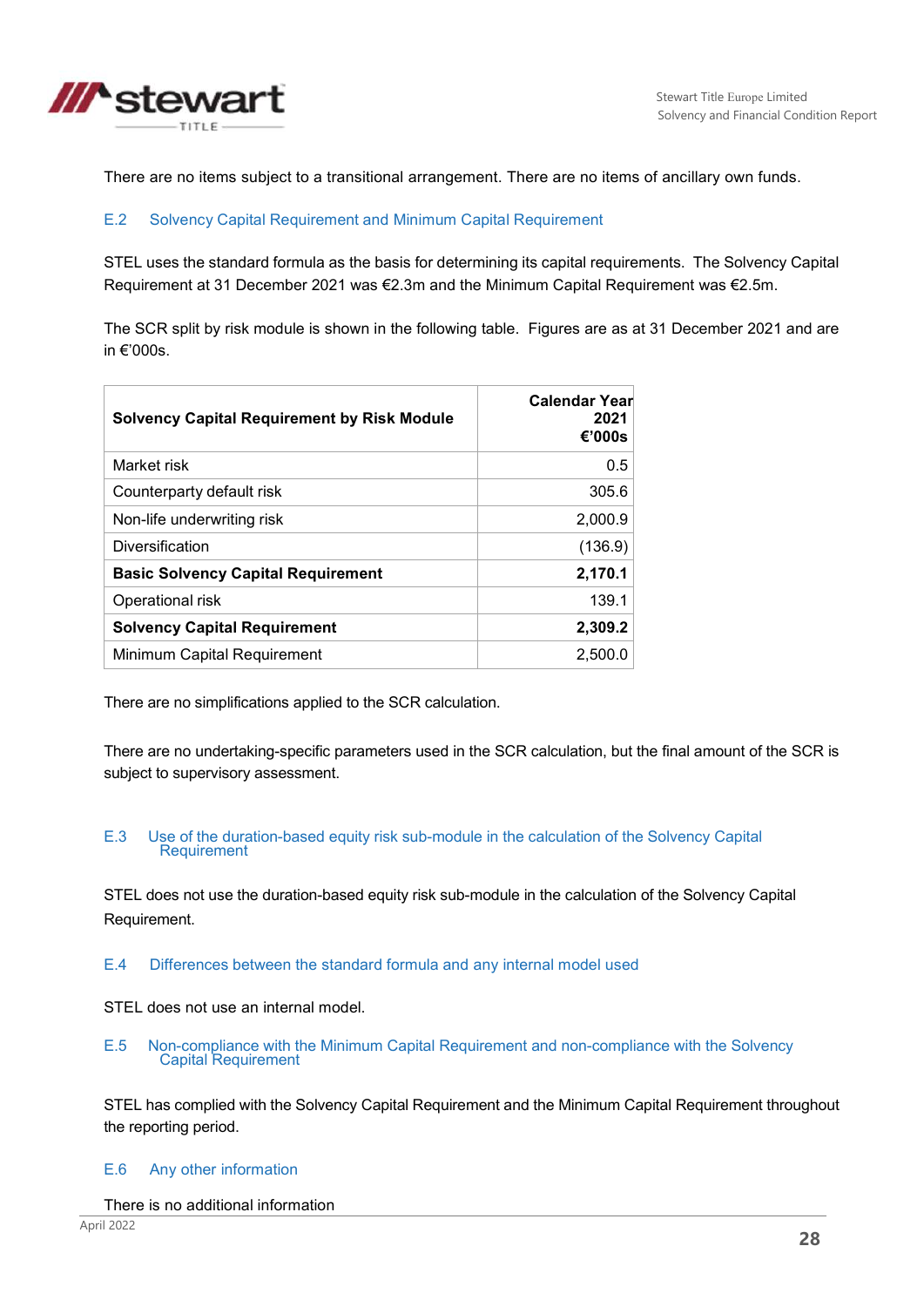

F. Approval by the Administrative, Management or Supervisory Body of the SFCR and Reporting **Templates** 

We acknowledge our responsibility for preparing the SFCR in all material respects in accordance with the MFSA's Rules and Solvency II Regulations.

We are satisfied that:

- (A) Throughout the financial year in question, STEL has complied in all material respects with the requirements of the MFSA's Rules and Solvency II Regulations as applicable; and
- (B) It is reasonable to believe that, at the date of publication of the SFCR, STEL has continued so to comply, and will continue so to comply in future.

By order of the Board

SWP Chalmen.

D Chalmers

**Director** Junction Business Centre 1 st Floor Sqaq Lourdes St Julian's SWQ 3334

8 April 2022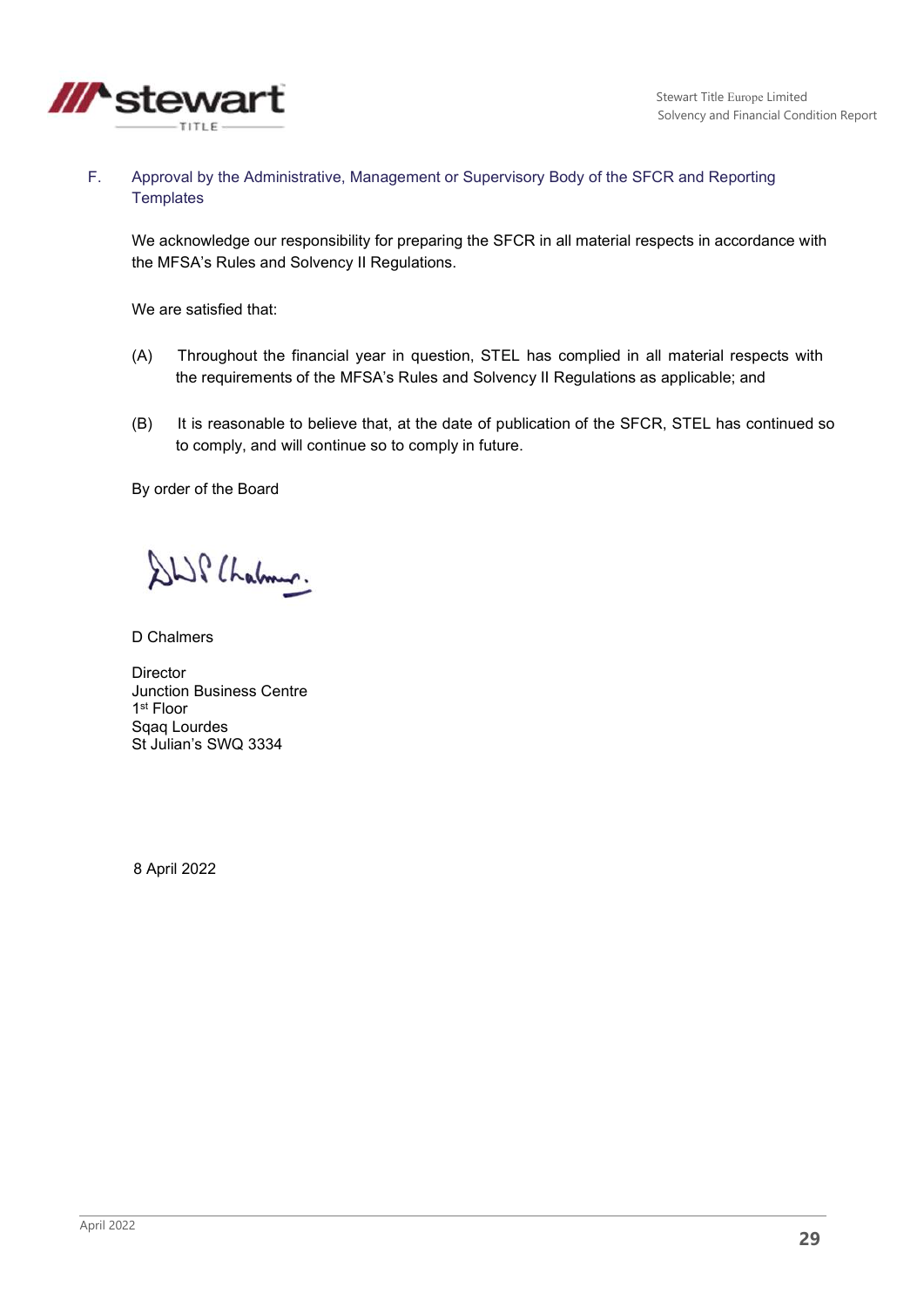# Stewart Title Europe Limited

Solvency and Financial Condition Report

**Disclosures** 

31 December 2021

(Monetary amounts in EUR thousands)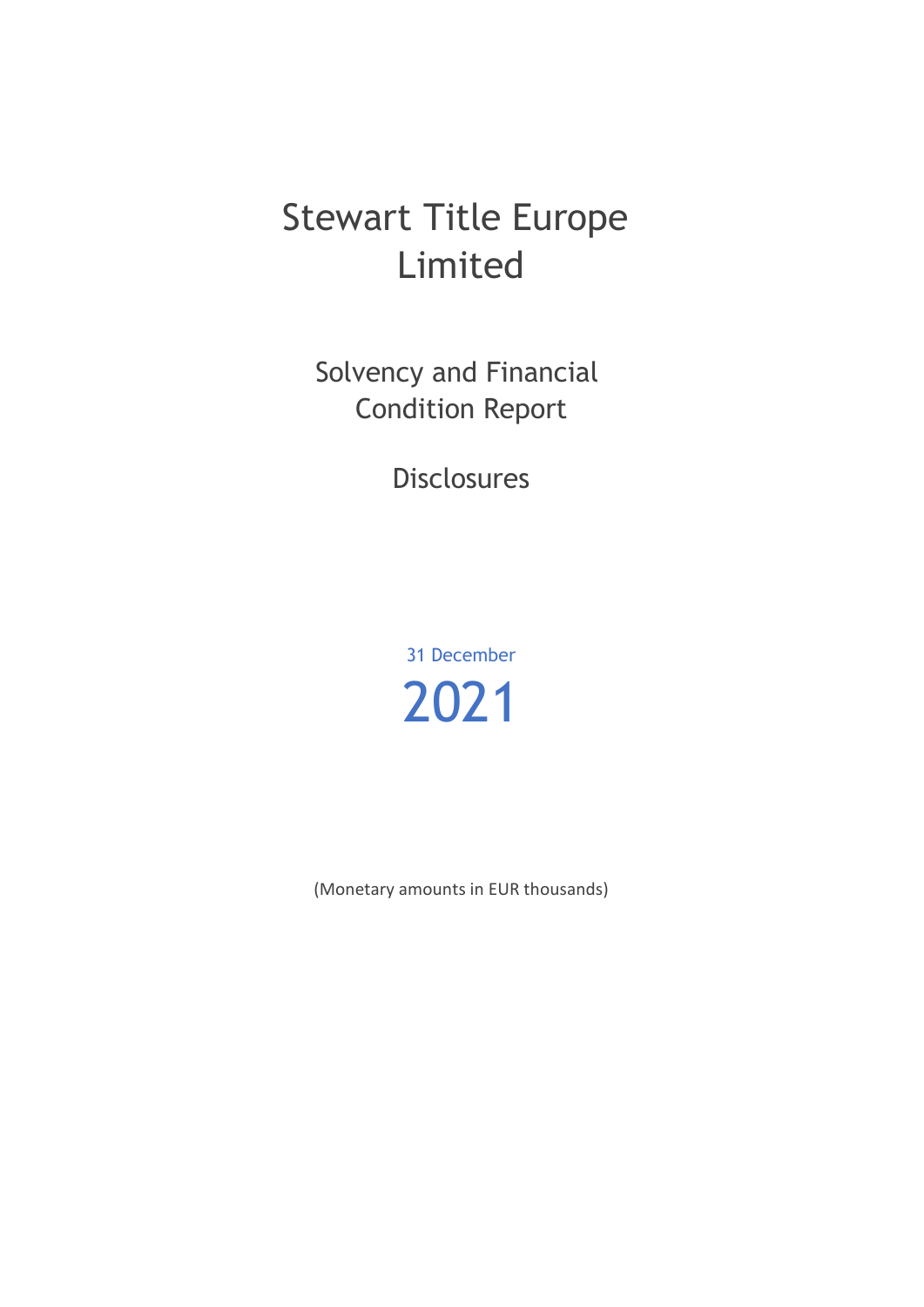#### **General information**

| Undertaking name                                    | <b>Stewart Title Europe Limited</b>                           |
|-----------------------------------------------------|---------------------------------------------------------------|
| Undertaking identification code                     | 984500Z051EF5NF5SE67                                          |
| Type of code of undertaking                         | LEI                                                           |
| Type of undertaking                                 | Non-life undertakings                                         |
| Country of authorisation                            | <b>MT</b>                                                     |
| Language of reporting                               | en                                                            |
| Reporting reference date                            | 31 December 2021                                              |
| Currency used for reporting                         | <b>EUR</b>                                                    |
| Accounting standards                                | Local GAAP                                                    |
| Method of Calculation of the SCR                    | Standard formula                                              |
| Matching adjustment                                 | No use of matching adjustment                                 |
| Volatility adjustment                               | No use of volatility adjustment                               |
| Transitional measure on the risk-free interest rate | No use of transitional measure on the risk-free interest rate |
| Transitional measure on technical provisions        | No use of transitional measure on technical provisions        |
|                                                     |                                                               |

#### **List of reported templates**

S.02.01.02 - Balance sheet

- S.05.01.02 Premiums, claims and expenses by line of business
- S.05.02.01 Premiums, claims and expenses by country
- S.17.01.02 Non-Life Technical Provisions
- S.19.01.21 Non-Life insurance claims
- S.23.01.01 Own Funds

S.25.01.21 - Solvency Capital Requirement - for undertakings on Standard Formula

S.28.01.01 - Minimum Capital Requirement - Only life or only non-life insurance or reinsurance activity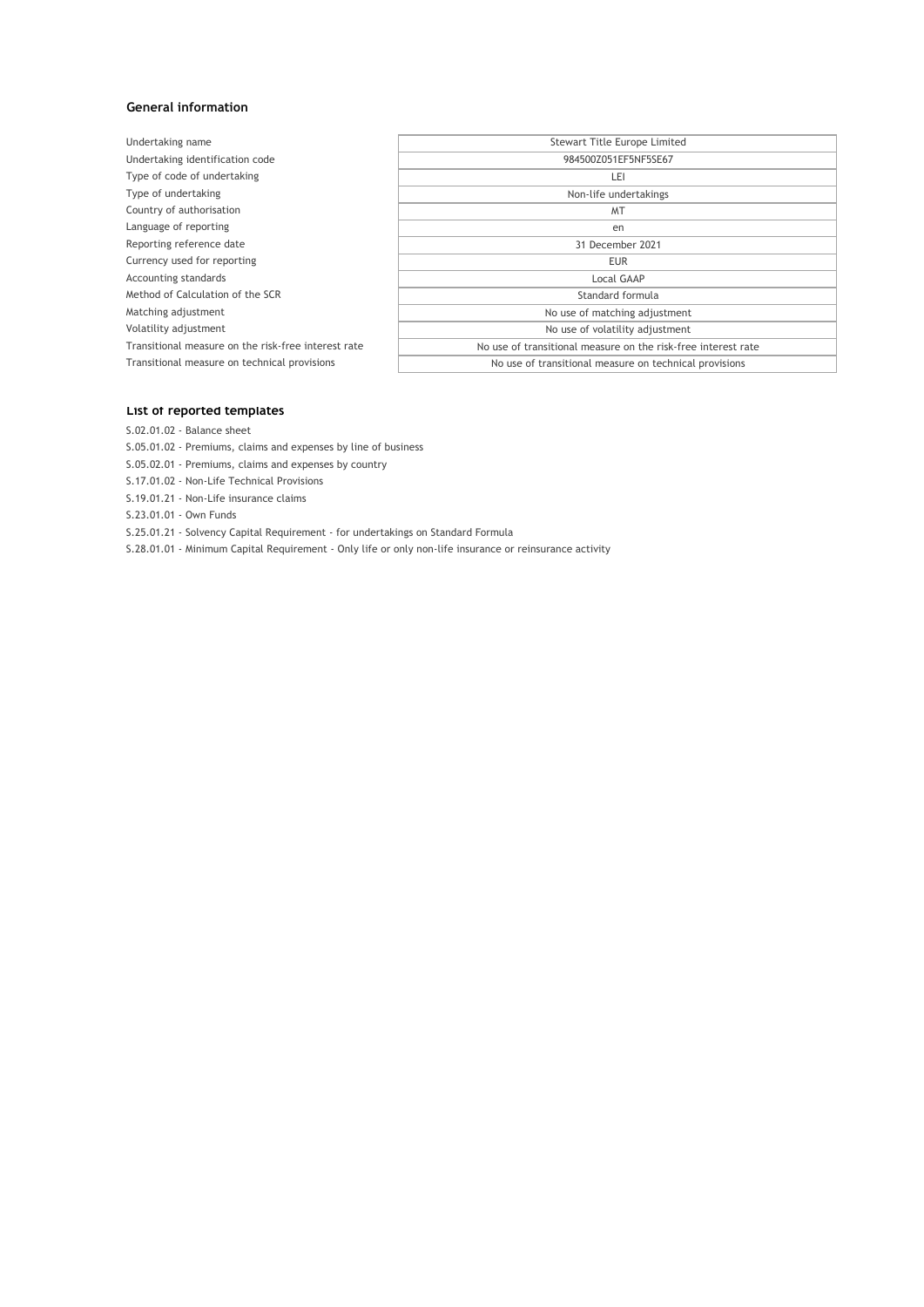## **S.02.01.02 Balance sheet**

|       |                                                                                        | Solvency II<br>value |
|-------|----------------------------------------------------------------------------------------|----------------------|
|       | <b>Assets</b>                                                                          | C0010                |
| R0030 | Intangible assets                                                                      |                      |
| R0040 | Deferred tax assets                                                                    | 213                  |
| R0050 | Pension benefit surplus                                                                |                      |
| R0060 | Property, plant & equipment held for own use                                           | 0                    |
| R0070 | Investments (other than assets held for index-linked and unit-linked contracts)        | 0                    |
| R0080 | Property (other than for own use)                                                      | 0                    |
| R0090 | Holdings in related undertakings, including participations                             | 0                    |
| R0100 | Equities                                                                               | $\mathbf{0}$         |
| R0110 | Equities - listed                                                                      |                      |
| R0120 | Equities - unlisted                                                                    |                      |
| R0130 | <b>Bonds</b>                                                                           | 0                    |
| R0140 | Government Bonds                                                                       | 0                    |
| R0150 | Corporate Bonds                                                                        | 0                    |
| R0160 | Structured notes                                                                       | 0                    |
| R0170 | Collateralised securities                                                              | 0                    |
| R0180 | Collective Investments Undertakings                                                    | 0                    |
| R0190 | <b>Derivatives</b>                                                                     |                      |
| R0200 | Deposits other than cash equivalents                                                   | 0                    |
| R0210 | Other investments                                                                      | 0                    |
| R0220 | Assets held for index-linked and unit-linked contracts                                 |                      |
| R0230 | Loans and mortgages                                                                    | 0                    |
| R0240 | Loans on policies                                                                      | 0                    |
| R0250 | Loans and mortgages to individuals                                                     |                      |
| R0260 | Other loans and mortgages                                                              |                      |
| R0270 | Reinsurance recoverables from:                                                         | 0                    |
| R0280 | Non-life and health similar to non-life                                                | 0                    |
| R0290 | Non-life excluding health                                                              | 0                    |
| R0300 | Health similar to non-life                                                             | $\mathbf{0}$         |
| R0310 | Life and health similar to life, excluding index-linked and unit-linked                | 0                    |
| R0320 | Health similar to life                                                                 |                      |
| R0330 | Life excluding health and index-linked and unit-linked                                 |                      |
| R0340 | Life index-linked and unit-linked                                                      |                      |
| R0350 | Deposits to cedants                                                                    | 0                    |
| R0360 | Insurance and intermediaries receivables                                               | 270                  |
| R0370 | Reinsurance receivables                                                                |                      |
| R0380 | Receivables (trade, not insurance)                                                     |                      |
| R0390 | Own shares (held directly)                                                             |                      |
| R0400 | Amounts due in respect of own fund items or initial fund called up but not yet paid in | 0                    |
| R0410 | Cash and cash equivalents                                                              | 3,996                |
| R0420 | Any other assets, not elsewhere shown                                                  | 2                    |
| R0500 | <b>Total assets</b>                                                                    | 4,481                |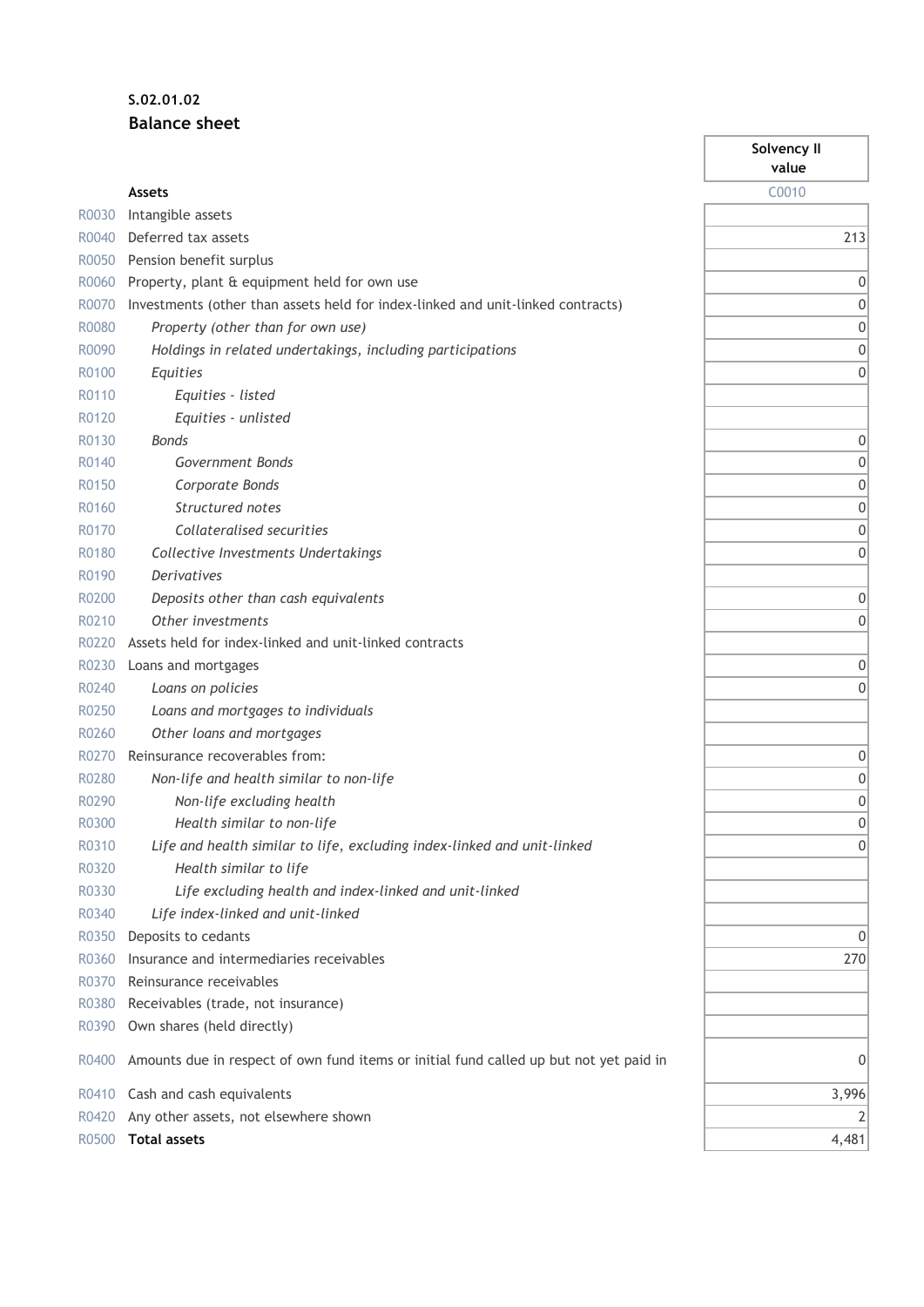## **S.02.01.02 Balance sheet**

|                   |                                                                                 | Solvency II<br>value |
|-------------------|---------------------------------------------------------------------------------|----------------------|
|                   | <b>Liabilities</b>                                                              | C0010                |
| R0510             | Technical provisions - non-life                                                 | 303                  |
| R0520             | Technical provisions - non-life (excluding health)                              | 303                  |
| R0530             | TP calculated as a whole                                                        | $\mathbf 0$          |
| R0540             | <b>Best Estimate</b>                                                            | 145                  |
| R0550             | Risk margin                                                                     | 158                  |
| R0560             | Technical provisions - health (similar to non-life)                             | 0                    |
| R0570             | TP calculated as a whole                                                        | 0                    |
| R0580             | <b>Best Estimate</b>                                                            | 0                    |
| R0590             | Risk margin                                                                     | 0                    |
| R0600             | Technical provisions - life (excluding index-linked and unit-linked)            | 0                    |
| R0610             | Technical provisions - health (similar to life)                                 | 0                    |
| R0620             | TP calculated as a whole                                                        |                      |
| R0630             | <b>Best Estimate</b>                                                            |                      |
| R0640             | Risk margin                                                                     |                      |
| R0650             | Technical provisions - life (excluding health and index-linked and unit-linked) | 0                    |
| R0660             | TP calculated as a whole                                                        |                      |
| R0670             | <b>Best Estimate</b>                                                            |                      |
| R0680             | Risk margin                                                                     |                      |
| R0690             | Technical provisions - index-linked and unit-linked                             | 0                    |
| R0700             | TP calculated as a whole                                                        |                      |
| R0710             | <b>Best Estimate</b>                                                            |                      |
| R0720             | Risk margin                                                                     |                      |
| R0740             | Contingent liabilities                                                          |                      |
| R0750             | Provisions other than technical provisions                                      |                      |
| R0760             | Pension benefit obligations                                                     |                      |
| R0770             | Deposits from reinsurers                                                        |                      |
| R0780             | Deferred tax liabilities                                                        |                      |
| R0790             | Derivatives                                                                     |                      |
| R0800             | Debts owed to credit institutions                                               | 0                    |
| R0810             | Financial liabilities other than debts owed to credit institutions              | 0                    |
| R0820             | Insurance & intermediaries payables                                             | 525                  |
| R0830             | Reinsurance payables                                                            |                      |
| R0840             | Payables (trade, not insurance)                                                 | 13                   |
| R0850             | Subordinated liabilities                                                        | 0                    |
| R0860             | Subordinated liabilities not in BOF                                             |                      |
| R0870             | Subordinated liabilities in BOF                                                 | 0                    |
| R0880             | Any other liabilities, not elsewhere shown                                      | 500                  |
| R0900             | <b>Total liabilities</b>                                                        | 1,341                |
| R <sub>1000</sub> | <b>Excess of assets over liabilities</b>                                        | 3,139                |

 $\overline{\phantom{a}}$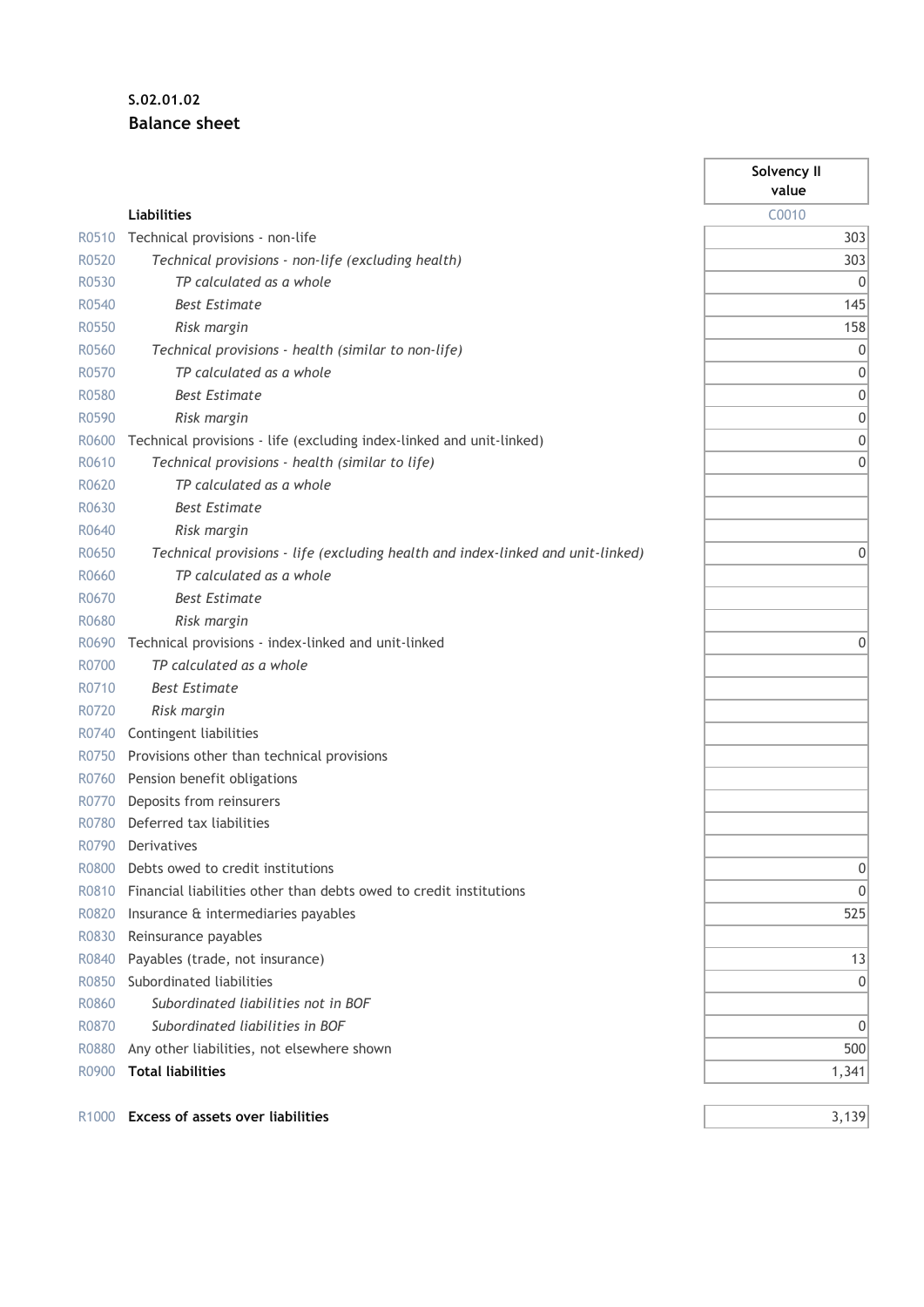#### **S.05.01.02 Premiums, claims and expenses by line of business**

#### **Non-life**

|           |                                                     | Line of business for: accepted non-proportional<br>Line of Business for: non-life insurance and reinsurance obligations (direct business and accepted proportional reinsurance)<br>reinsurance |                                   |                                       |                                         |                          |                                                   |                                                         |                                   |                                       |                                |            |                         |        |          |                                      |          |              |
|-----------|-----------------------------------------------------|------------------------------------------------------------------------------------------------------------------------------------------------------------------------------------------------|-----------------------------------|---------------------------------------|-----------------------------------------|--------------------------|---------------------------------------------------|---------------------------------------------------------|-----------------------------------|---------------------------------------|--------------------------------|------------|-------------------------|--------|----------|--------------------------------------|----------|--------------|
|           |                                                     | Medical<br>expense<br>insurance                                                                                                                                                                | Income<br>protection<br>insurance | Workers'<br>compensation<br>insurance | Motor vehicle<br>liability<br>insurance | Other motor<br>insurance | Marine,<br>aviation and<br>transport<br>insurance | Fire and<br>other<br>damage to<br>property<br>insurance | General<br>liability<br>insurance | Credit and<br>suretyship<br>insurance | Legal<br>expenses<br>insurance | Assistance | Misc.<br>financial loss | Health | Casualty | Marine.<br>aviation and<br>transport | Property | <b>Total</b> |
|           |                                                     | C0010                                                                                                                                                                                          | C0020                             | C0030                                 | C0040                                   | C0050                    | C0060                                             | C0070                                                   | C0080                             | C0090                                 | C0100                          | C0110      | C0120                   | C0130  | C0140    | C0150                                | C0160    | C0200        |
|           | <b>Premiums written</b>                             |                                                                                                                                                                                                |                                   |                                       |                                         |                          |                                                   |                                                         |                                   |                                       |                                |            |                         |        |          |                                      |          |              |
|           | R0110 Gross - Direct Business                       |                                                                                                                                                                                                |                                   |                                       |                                         |                          |                                                   |                                                         |                                   |                                       | 385                            |            | 1,933                   |        |          |                                      |          | 2,318        |
|           | R0120 Gross - Proportional reinsurance accepted     |                                                                                                                                                                                                |                                   |                                       |                                         |                          |                                                   |                                                         |                                   |                                       |                                |            |                         |        |          |                                      |          | $\Omega$     |
|           | R0130 Gross - Non-proportional reinsurance accepted |                                                                                                                                                                                                |                                   |                                       |                                         |                          |                                                   |                                                         |                                   |                                       |                                |            |                         |        |          |                                      |          | $\Omega$     |
|           | R0140 Reinsurers' share                             |                                                                                                                                                                                                |                                   |                                       |                                         |                          |                                                   |                                                         |                                   |                                       | 69                             |            | 345                     |        |          |                                      |          | 414          |
| R0200 Net |                                                     |                                                                                                                                                                                                |                                   |                                       |                                         |                          |                                                   |                                                         |                                   |                                       | 317                            |            | 1,587                   |        |          |                                      |          | 1,904        |
|           | <b>Premiums earned</b>                              |                                                                                                                                                                                                |                                   |                                       |                                         |                          |                                                   |                                                         |                                   |                                       |                                |            |                         |        |          |                                      |          |              |
|           | R0210 Gross - Direct Business                       |                                                                                                                                                                                                |                                   |                                       |                                         |                          |                                                   |                                                         |                                   |                                       | 385                            |            | 1,933                   |        |          |                                      |          | 2,318        |
|           | R0220 Gross - Proportional reinsurance accepted     |                                                                                                                                                                                                |                                   |                                       |                                         |                          |                                                   |                                                         |                                   |                                       |                                |            |                         |        |          |                                      |          | $\cap$       |
|           | R0230 Gross - Non-proportional reinsurance accepted |                                                                                                                                                                                                |                                   |                                       |                                         |                          |                                                   |                                                         |                                   |                                       |                                |            |                         |        |          |                                      |          | $\Omega$     |
|           | R0240 Reinsurers' share                             |                                                                                                                                                                                                |                                   |                                       |                                         |                          |                                                   |                                                         |                                   |                                       | 69                             |            | 345                     |        |          |                                      |          | 414          |
| R0300 Net |                                                     |                                                                                                                                                                                                |                                   |                                       |                                         |                          |                                                   |                                                         |                                   |                                       | 317                            |            | 1,587                   |        |          |                                      |          | 1,904        |
|           | <b>Claims incurred</b>                              |                                                                                                                                                                                                |                                   |                                       |                                         |                          |                                                   |                                                         |                                   |                                       |                                |            |                         |        |          |                                      |          |              |
|           | R0310 Gross - Direct Business                       |                                                                                                                                                                                                |                                   |                                       |                                         |                          |                                                   |                                                         |                                   |                                       | 22                             |            | 108                     |        |          |                                      |          | 130          |
|           | R0320 Gross - Proportional reinsurance accepted     |                                                                                                                                                                                                |                                   |                                       |                                         |                          |                                                   |                                                         |                                   |                                       |                                |            |                         |        |          |                                      |          | $\Omega$     |
|           | R0330 Gross - Non-proportional reinsurance accepted |                                                                                                                                                                                                |                                   |                                       |                                         |                          |                                                   |                                                         |                                   |                                       |                                |            |                         |        |          |                                      |          | $\Omega$     |
|           | R0340 Reinsurers' share                             |                                                                                                                                                                                                |                                   |                                       |                                         |                          |                                                   |                                                         |                                   |                                       |                                |            |                         |        |          |                                      |          | $\Omega$     |
| R0400 Net |                                                     |                                                                                                                                                                                                |                                   |                                       |                                         |                          |                                                   |                                                         |                                   |                                       | 22                             |            | 108                     |        |          |                                      |          | 130          |
|           | Changes in other technical provisions               |                                                                                                                                                                                                |                                   |                                       |                                         |                          |                                                   |                                                         |                                   |                                       |                                |            |                         |        |          |                                      |          |              |
|           | R0410 Gross - Direct Business                       |                                                                                                                                                                                                |                                   |                                       |                                         |                          |                                                   |                                                         |                                   |                                       |                                |            |                         |        |          |                                      |          |              |
|           | R0420 Gross - Proportional reinsurance accepted     |                                                                                                                                                                                                |                                   |                                       |                                         |                          |                                                   |                                                         |                                   |                                       |                                |            |                         |        |          |                                      |          | $\Omega$     |
|           | R0430 Gross - Non-proportional reinsurance accepted |                                                                                                                                                                                                |                                   |                                       |                                         |                          |                                                   |                                                         |                                   |                                       |                                |            |                         |        |          |                                      |          |              |
|           | R0440 Reinsurers' share                             |                                                                                                                                                                                                |                                   |                                       |                                         |                          |                                                   |                                                         |                                   |                                       |                                |            |                         |        |          |                                      |          |              |
| R0500 Net |                                                     |                                                                                                                                                                                                |                                   |                                       |                                         |                          |                                                   |                                                         |                                   |                                       | $\Omega$                       |            | $\Omega$                |        |          |                                      |          | $\Omega$     |
|           | R0550 Expenses incurred                             |                                                                                                                                                                                                |                                   |                                       |                                         |                          |                                                   |                                                         |                                   |                                       | 417                            |            | 2,093                   |        |          |                                      |          | 2,510        |
|           | R1200 Other expenses                                |                                                                                                                                                                                                |                                   |                                       |                                         |                          |                                                   |                                                         |                                   |                                       |                                |            |                         |        |          |                                      |          |              |
|           | R1300 Total expenses                                |                                                                                                                                                                                                |                                   |                                       |                                         |                          |                                                   |                                                         |                                   |                                       |                                |            |                         |        |          |                                      |          | 2,510        |

#### **Changes in other technical provis**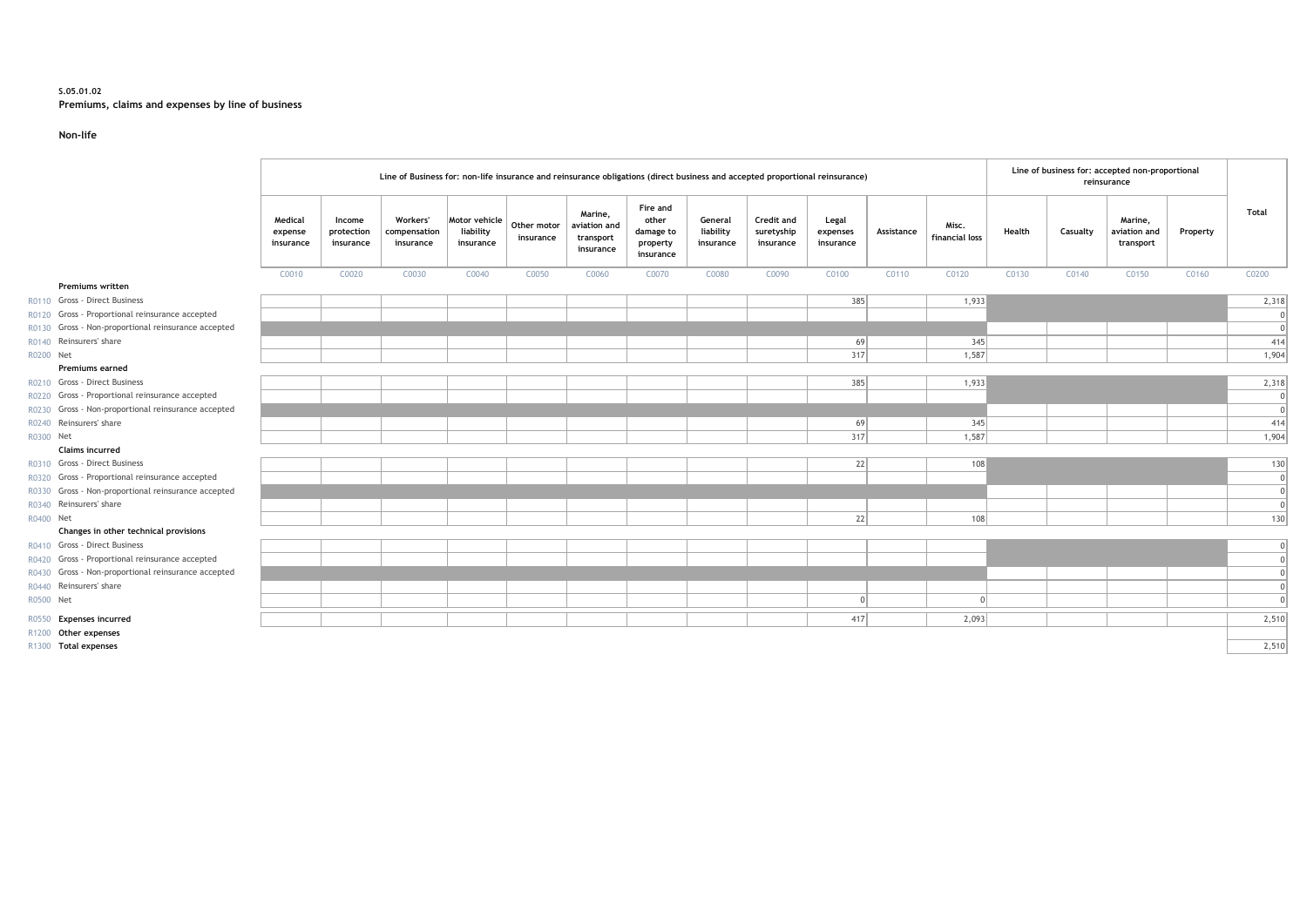### **S.05.02.01 Premiums, claims and expenses by country**

#### **Non-life**

|                   |                                               | C0010               | C0020                                                   | C0030                | C0040    | C0050                                                                              | C0060          | C0070                           |
|-------------------|-----------------------------------------------|---------------------|---------------------------------------------------------|----------------------|----------|------------------------------------------------------------------------------------|----------------|---------------------------------|
|                   |                                               | <b>Home Country</b> | Top 5 countries (by amount of gross premiums written) - | non-life obligations |          | Top 5 countries (by amount of gross<br>premiums written) - non-life<br>obligations |                | Total Top 5 and<br>home country |
| R0010             |                                               |                     | IT                                                      | <b>RO</b>            | PL       | <b>CZ</b>                                                                          | HU             |                                 |
|                   |                                               | C0080               | C0090                                                   | C0100                | C0110    | C0120                                                                              | C0130          | C0140                           |
|                   | Premiums written                              |                     |                                                         |                      |          |                                                                                    |                |                                 |
| R0110             | <b>Gross - Direct Business</b>                |                     | 960                                                     | 559                  | 542      | 162                                                                                | 71             | 2,294                           |
| R0120             | Gross - Proportional reinsurance accepted     |                     |                                                         |                      |          |                                                                                    |                |                                 |
| R0130             | Gross - Non-proportional reinsurance accepted |                     |                                                         |                      |          |                                                                                    |                | $\Omega$                        |
| R0140             | Reinsurers' share                             |                     | 63                                                      | 91                   | 192      | 40                                                                                 | 27             | 413                             |
| R0200             | Net                                           | $\overline{0}$      | 898                                                     | 469                  | 350      | 122                                                                                | 44             | 1,882                           |
|                   | <b>Premiums earned</b>                        |                     |                                                         |                      |          |                                                                                    |                |                                 |
| R0210             | Gross - Direct Business                       |                     | 960                                                     | 559                  | 542      | 162                                                                                | 71             | 2,294                           |
| R0220             | Gross - Proportional reinsurance accepted     |                     |                                                         |                      |          |                                                                                    |                |                                 |
| R0230             | Gross - Non-proportional reinsurance accepted |                     |                                                         |                      |          |                                                                                    |                | $\Omega$                        |
| R0240             | Reinsurers' share                             |                     | 63                                                      | 91                   | 192      | 40                                                                                 | 27             | 413                             |
| R0300             | Net                                           | $\Omega$            | 898                                                     | 469                  | 350      | 122                                                                                | 44             | 1,882                           |
|                   | <b>Claims incurred</b>                        |                     |                                                         |                      |          |                                                                                    |                |                                 |
| R0310             | Gross - Direct Business                       |                     | 54                                                      | 32                   | 31       | 9                                                                                  | 4              | 130                             |
| R0320             | Gross - Proportional reinsurance accepted     |                     |                                                         |                      |          |                                                                                    |                | $\overline{0}$                  |
| R0330             | Gross - Non-proportional reinsurance accepted |                     |                                                         |                      |          |                                                                                    |                | $\overline{0}$                  |
| R0340             | Reinsurers' share                             |                     |                                                         |                      |          |                                                                                    |                | $\Omega$                        |
| R0400             | Net                                           | $\Omega$            | 54                                                      | 32                   | 31       | $\overline{9}$                                                                     | $\overline{4}$ | 130                             |
|                   | Changes in other technical provisions         |                     |                                                         |                      |          |                                                                                    |                |                                 |
|                   | R0410 Gross - Direct Business                 |                     |                                                         |                      |          |                                                                                    |                | 0                               |
| R0420             | Gross - Proportional reinsurance accepted     |                     |                                                         |                      |          |                                                                                    |                | $\Omega$                        |
| R0430             | Gross - Non-proportional reinsurance accepted |                     |                                                         |                      |          |                                                                                    |                | $\Omega$                        |
| R0440             | Reinsurers' share                             |                     |                                                         |                      |          |                                                                                    |                | 0                               |
| R0500             | Net                                           | $\Omega$            | $\mathbf 0$                                             | $\mathbf{0}$         | $\Omega$ | $\overline{0}$                                                                     | 0              | $\Omega$                        |
| R0550             | <b>Expenses incurred</b>                      | 1,089               | 829                                                     | 186                  | 213      | 151                                                                                | 27             | 2,495                           |
| R <sub>1200</sub> | Other expenses                                |                     |                                                         |                      |          |                                                                                    |                |                                 |
|                   | R1300 Total expenses                          |                     |                                                         |                      |          |                                                                                    |                | 2,495                           |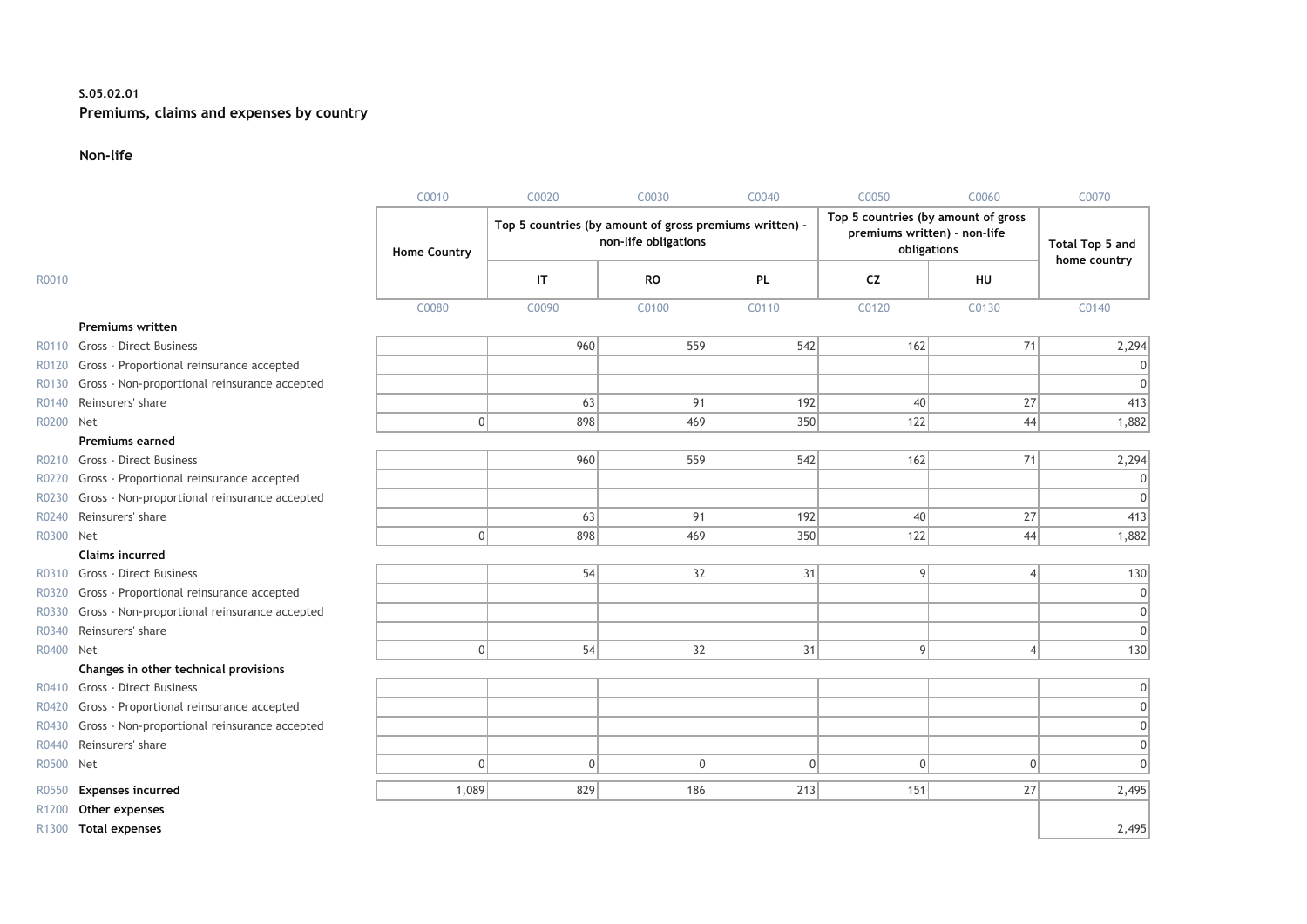#### **S.17.01.02 Non-Life Technical Provisions**

|       |                                                                                                                                                                               |                                 | Direct business and accepted proportional reinsurance |                                       |                                         |                          |                                                   |                                                      |                                   |                                       | Accepted non-proportional reinsurance |            |                                 |                                               |                                                 |                                                                             |                                                 |                                     |
|-------|-------------------------------------------------------------------------------------------------------------------------------------------------------------------------------|---------------------------------|-------------------------------------------------------|---------------------------------------|-----------------------------------------|--------------------------|---------------------------------------------------|------------------------------------------------------|-----------------------------------|---------------------------------------|---------------------------------------|------------|---------------------------------|-----------------------------------------------|-------------------------------------------------|-----------------------------------------------------------------------------|-------------------------------------------------|-------------------------------------|
|       |                                                                                                                                                                               | Medical<br>expense<br>insurance | Income<br>protection<br>insurance                     | Workers'<br>compensation<br>insurance | Motor vehicle<br>liability<br>insurance | Other motor<br>insurance | Marine,<br>aviation and<br>transport<br>insurance | Fire and other<br>damage to<br>property<br>insurance | General<br>liability<br>insurance | Credit and<br>suretyship<br>insurance | Legal<br>expenses<br>insurance        | Assistance | Miscellaneous<br>financial loss | Non-<br>proportional<br>health<br>reinsurance | Non-<br>proportional<br>casualty<br>reinsurance | Non-<br>proportional<br>marine,<br>aviation and<br>transport<br>reinsurance | Non-<br>proportional<br>property<br>reinsurance | <b>Total Non-Life</b><br>obligation |
|       |                                                                                                                                                                               | C0020                           | C0030                                                 | C0040                                 | C0050                                   | C0060                    | C0070                                             | C0080                                                | C0090                             | C0100                                 | C0110                                 | C0120      | C0130                           | C0140                                         | C0150                                           | C0160                                                                       | C0170                                           | C0180                               |
|       | R0010 Technical provisions calculated as a whole                                                                                                                              |                                 |                                                       |                                       |                                         |                          |                                                   |                                                      |                                   |                                       |                                       |            | $\cap$                          |                                               |                                                 |                                                                             |                                                 |                                     |
|       | Total Recoverables from reinsurance/SPV and Finite Re after<br>R0050 the adjustment for expected losses due to counterparty default<br>associated to TP calculated as a whole |                                 |                                                       |                                       |                                         |                          |                                                   |                                                      |                                   |                                       |                                       |            |                                 |                                               |                                                 |                                                                             |                                                 |                                     |
|       | Technical provisions calculated as a sum of BE and RM<br><b>Best estimate</b>                                                                                                 |                                 |                                                       |                                       |                                         |                          |                                                   |                                                      |                                   |                                       |                                       |            |                                 |                                               |                                                 |                                                                             |                                                 |                                     |
|       | <b>Premium provisions</b>                                                                                                                                                     |                                 |                                                       |                                       |                                         |                          |                                                   |                                                      |                                   |                                       |                                       |            |                                 |                                               |                                                 |                                                                             |                                                 |                                     |
| R0060 | Gross                                                                                                                                                                         |                                 |                                                       |                                       |                                         |                          |                                                   |                                                      |                                   |                                       | $\cap$                                |            | $\Omega$                        |                                               |                                                 |                                                                             |                                                 |                                     |
| R0140 | Total recoverable from reinsurance/SPV and<br>Finite Re after the adjustment for expected losses<br>due to counterparty default                                               |                                 |                                                       |                                       |                                         |                          |                                                   |                                                      |                                   |                                       |                                       |            |                                 |                                               |                                                 |                                                                             |                                                 |                                     |
| R0150 | <b>Net Best Estimate of Premium Provisions</b>                                                                                                                                |                                 |                                                       |                                       |                                         |                          |                                                   |                                                      |                                   |                                       | $\cap$                                |            | $\cap$                          |                                               |                                                 |                                                                             |                                                 |                                     |
|       | <b>Claims provisions</b>                                                                                                                                                      |                                 |                                                       |                                       |                                         |                          |                                                   |                                                      |                                   |                                       |                                       |            |                                 |                                               |                                                 |                                                                             |                                                 |                                     |
| R0160 | Gross                                                                                                                                                                         |                                 |                                                       |                                       |                                         |                          |                                                   |                                                      |                                   |                                       | 25                                    |            | 121                             |                                               |                                                 |                                                                             |                                                 | 145                                 |
| R0240 | Total recoverable from reinsurance/SPV and<br>Finite Re after the adjustment for expected losses<br>due to counterparty default                                               |                                 |                                                       |                                       |                                         |                          |                                                   |                                                      |                                   |                                       |                                       |            |                                 |                                               |                                                 |                                                                             |                                                 |                                     |
| R0250 | <b>Net Best Estimate of Claims Provisions</b>                                                                                                                                 |                                 |                                                       |                                       |                                         |                          |                                                   |                                                      |                                   |                                       | 25                                    |            | 121                             |                                               |                                                 |                                                                             |                                                 | 145                                 |
|       | R0260 Total best estimate - gross                                                                                                                                             |                                 |                                                       |                                       |                                         |                          |                                                   |                                                      |                                   |                                       | 25                                    |            | 121                             |                                               |                                                 |                                                                             |                                                 | 145                                 |
|       | R0270 Total best estimate - net                                                                                                                                               |                                 |                                                       |                                       |                                         |                          |                                                   |                                                      |                                   |                                       | 25                                    |            | 121                             |                                               |                                                 |                                                                             |                                                 | 145                                 |
|       |                                                                                                                                                                               |                                 |                                                       |                                       |                                         |                          |                                                   |                                                      |                                   |                                       |                                       |            |                                 |                                               |                                                 |                                                                             |                                                 |                                     |
|       | R0280 Risk margin                                                                                                                                                             |                                 |                                                       |                                       |                                         |                          |                                                   |                                                      |                                   |                                       | 27                                    |            | 131                             |                                               |                                                 |                                                                             |                                                 | 158                                 |
|       | Amount of the transitional on Technical Provisions                                                                                                                            |                                 |                                                       |                                       |                                         |                          |                                                   |                                                      |                                   |                                       |                                       |            |                                 |                                               |                                                 |                                                                             |                                                 |                                     |
|       | R0290 Technical Provisions calculated as a whole                                                                                                                              |                                 |                                                       |                                       |                                         |                          |                                                   |                                                      |                                   |                                       |                                       |            |                                 |                                               |                                                 |                                                                             |                                                 |                                     |
|       | R0300 Best estimate                                                                                                                                                           |                                 |                                                       |                                       |                                         |                          |                                                   |                                                      |                                   |                                       |                                       |            |                                 |                                               |                                                 |                                                                             |                                                 |                                     |
|       | R0310 Risk margin                                                                                                                                                             |                                 |                                                       |                                       |                                         |                          |                                                   |                                                      |                                   |                                       |                                       |            |                                 |                                               |                                                 |                                                                             |                                                 |                                     |
|       | R0320 Technical provisions - total                                                                                                                                            |                                 |                                                       |                                       |                                         |                          |                                                   |                                                      |                                   |                                       | 52                                    |            | 252                             |                                               |                                                 |                                                                             |                                                 | 303                                 |
|       | Recoverable from reinsurance contract/SPV and<br>R0330 Finite Re after the adjustment for expected losses due to<br>counterparty default - total                              |                                 |                                                       |                                       |                                         |                          |                                                   |                                                      |                                   |                                       |                                       |            |                                 |                                               |                                                 |                                                                             |                                                 |                                     |
| R0340 | Technical provisions minus recoverables from<br>reinsurance/SPV and Finite Re - total                                                                                         |                                 |                                                       |                                       |                                         |                          |                                                   |                                                      |                                   |                                       | 52                                    |            | 252                             |                                               |                                                 |                                                                             |                                                 | 303                                 |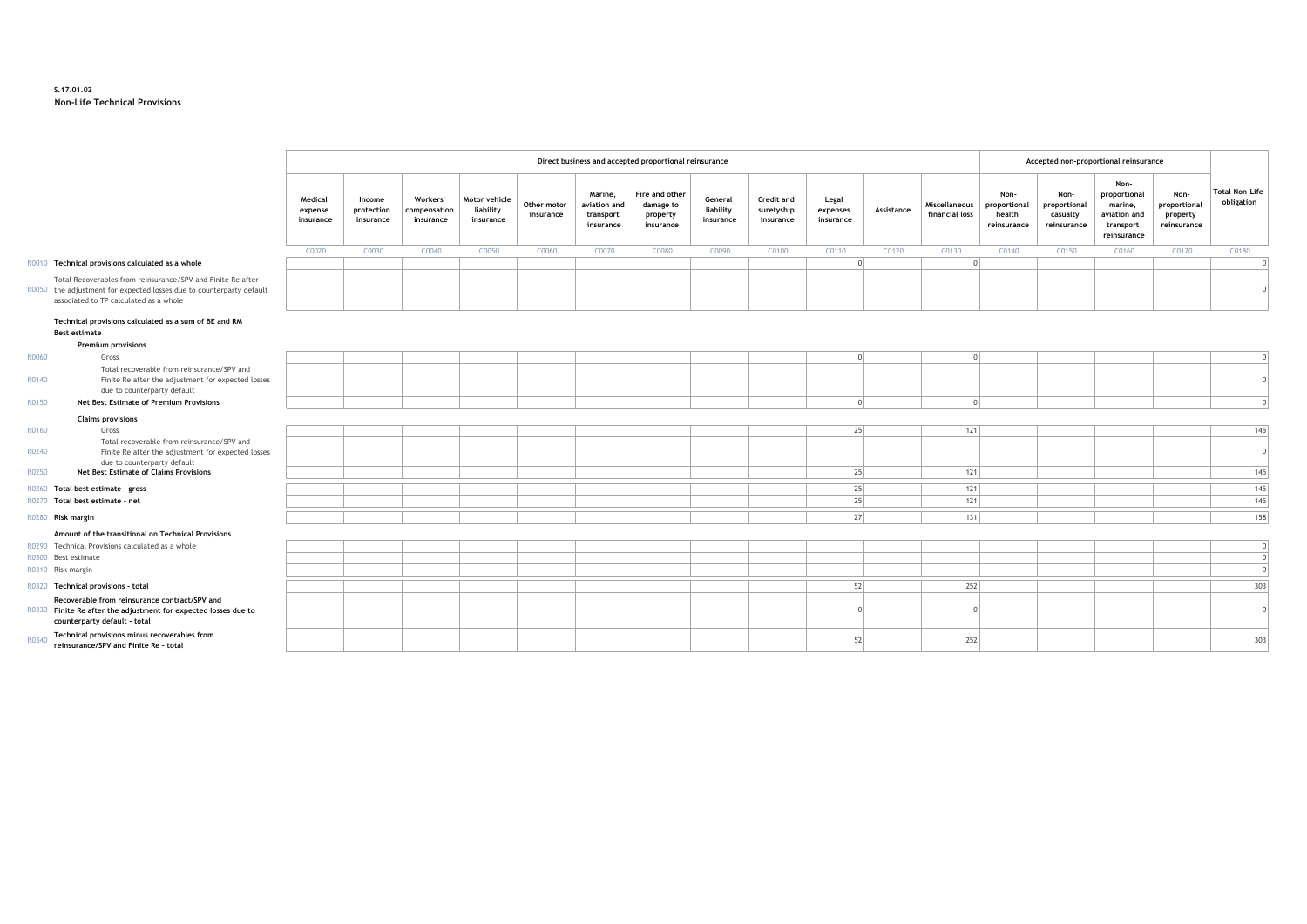#### **S.19.01.21 Non-Life insurance claims**

#### **Total Non-life business**

Z0020 **Accident year / underwriting year**  Accident Year

|       |                   | Gross Claims Paid (non-cumulative) |       |              |             |                  |       |             |                |       |          |         |            |                |
|-------|-------------------|------------------------------------|-------|--------------|-------------|------------------|-------|-------------|----------------|-------|----------|---------|------------|----------------|
|       | (absolute amount) |                                    |       |              |             |                  |       |             |                |       |          |         |            |                |
|       |                   | C0010                              | C0020 | C0030        | C0040       | C0050            | C0060 | C0070       | C0080          | C0090 | C0100    | C0110   | C0170      | C0180          |
|       | Year              |                                    |       |              |             | Development year |       |             |                |       |          |         | In Current | Sum of years   |
|       |                   | $\mathbf 0$                        |       | $\mathbf{2}$ | 3           | $\overline{4}$   | 5     | 6           | $\overline{7}$ | 8     | 9        | $10E +$ | year       | (cumulative)   |
| R0100 | Prior             |                                    |       |              |             |                  |       |             |                |       |          | 0       |            |                |
| R0160 | 2012              | 0                                  |       |              | 0           | $\Omega$         |       | $\mathbf 0$ | 0              |       | $\Omega$ |         |            | $\overline{0}$ |
| R0170 | 2013              | 0                                  |       |              | $\mathbf 0$ |                  |       |             | 0              |       |          |         |            | $\Omega$       |
| R0180 | 2014              | 0                                  |       |              | $\mathbf 0$ |                  |       |             | 0              |       |          |         |            | $\Omega$       |
| R0190 | 2015              | 0                                  |       |              | 0           |                  |       | $\Omega$    |                |       |          |         |            | $\Omega$       |
| R0200 | 2016              | 0                                  |       |              | $\mathbf 0$ |                  |       |             |                |       |          |         |            |                |
| R0210 | 2017              | 0                                  |       |              | 0           | $\Omega$         |       |             |                |       |          |         | $\Omega$   | $\overline{0}$ |
| R0220 | 2018              | 0                                  |       |              | 0           |                  |       |             |                |       |          |         | $\Omega$   | $\overline{0}$ |
| R0230 | 2019              | 0                                  |       | 0            |             |                  |       |             |                |       |          |         | $\Omega$   | $\overline{0}$ |
| R0240 | 2020              | 0                                  |       |              |             |                  |       |             |                |       |          |         | $\Omega$   | $\overline{0}$ |
| R0250 | 2021              | 0                                  |       |              |             |                  |       |             |                |       |          |         | $\Omega$   | $\overline{0}$ |
| R0260 |                   |                                    |       |              |             |                  |       |             |                |       |          | Total   | $\Omega$   | $\Omega$       |

|       |                   | <b>Gross Undiscounted Best Estimate Claims Provisions</b> |                |                |                |                  |                |                |                     |                |          |                |             |
|-------|-------------------|-----------------------------------------------------------|----------------|----------------|----------------|------------------|----------------|----------------|---------------------|----------------|----------|----------------|-------------|
|       | (absolute amount) |                                                           |                |                |                |                  |                |                |                     |                |          |                |             |
|       |                   |                                                           |                |                |                |                  |                |                |                     |                |          |                | C0360       |
|       |                   | C0200                                                     | C0210          | C0220          | C0230          | C0240            | C0250          | C0260          | C0270               | C0280          | C0290    | C0300          | Year end    |
|       | Year              |                                                           |                |                |                | Development year |                |                |                     |                |          |                | (discounted |
|       |                   | $\mathbf 0$                                               |                | $\mathbf{2}$   | 3              | $\overline{4}$   | 5              | 6              | $\overline{7}$      | 8              | 9        | $10E +$        | data)       |
| R0100 | Prior             |                                                           |                |                |                |                  |                |                |                     |                |          | $\overline{0}$ |             |
| R0160 | 2012              | $\overline{0}$                                            | $\overline{0}$ | 0              | $\overline{0}$ | 0                | 0              | $\Omega$       | $\overline{0}$      | $\overline{0}$ | $\Omega$ |                |             |
| R0170 | 2013              | $\Omega$                                                  | ٥I             | $\overline{0}$ | $\Omega$       | $\Omega$         | $\overline{0}$ |                | $\mathbf{0}$        | 0              |          |                |             |
| R0180 | 2014              | $\Omega$                                                  | 01             | 0              | $\Omega$       | $\Omega$         | $\overline{0}$ |                | $\mathsf{O}\xspace$ |                |          |                |             |
| R0190 | 2015              | $\Omega$                                                  | $\Omega$       | 0              | $\Omega$       | $\overline{0}$   | 0              | $\overline{0}$ |                     |                |          |                |             |
| R0200 | 2016              | $\Omega$                                                  | $\overline{0}$ | 0              | 0              | $\overline{0}$   | 0              |                |                     |                |          |                |             |
| R0210 | 2017              | $\Omega$                                                  | ٥I             | 0              | $\Omega$       | $\overline{0}$   |                |                |                     |                |          |                |             |
| R0220 | 2018              | $\Omega$                                                  | ٥I             | 0              | $\overline{0}$ |                  |                |                |                     |                |          |                |             |
| R0230 | 2019              | $\Omega$                                                  | $\overline{0}$ | 0              |                |                  |                |                |                     |                |          |                |             |
| R0240 | 2020              | $\overline{0}$                                            | $\overline{0}$ |                |                |                  |                |                |                     |                |          |                |             |
| R0250 | 2021              | 146                                                       |                |                |                |                  |                |                |                     |                |          |                | 145         |
| R0260 |                   |                                                           |                |                |                |                  |                |                |                     |                |          | Total          | 145         |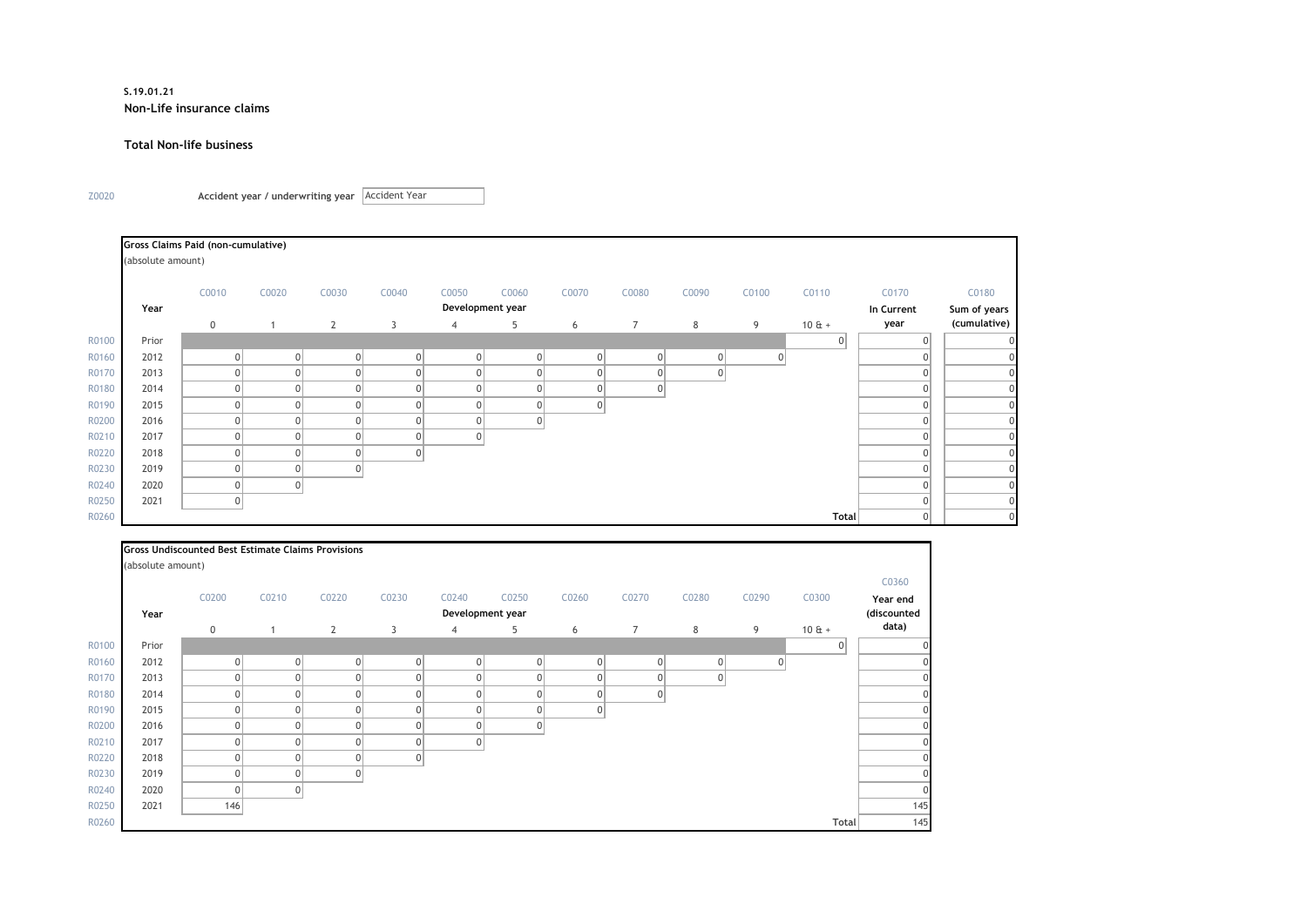#### **S.23.01.01 Own Funds**

#### **Basic own funds before deduction for participations in other financial sector as foreseen in article 68 of Delegated Regulation 2015/35 Total Tier 1**

- R0010 Ordinary share capital (gross of own shares)
- R0030 Share premium account related to ordinary share capital
- R0040 Initial funds, members' contributions or the equivalent basic own-fund item for mutual and mutual-type undertakings
- $R0050$  Subordinated mutual member accounts
- 
- 
- R0110 Share premium account related to preference shares
- R0130 Reconciliation reserve
- 
- R0160 An amount equal to the value of net deferred tax assets
- R0180 Other own fund items approved by the supervisory authority as basic own funds not specified above

#### R0220 Own funds from the financial statements that should not be represented by the reconciliation reserve and do not meet the criteria to be classified as Solvency II own funds

- **R0230 Deductions for participations in financial and credit institutions**
- **R0290 Total basic own funds after deductions**

#### **Ancillary own funds**

- R0300 Unpaid and uncalled ordinary share capital callable on demand 0
- R0310 Unpaid and uncalled initial funds, members' contributions or the equivalent basic own fund item for mutual and mutual type undertakings, callable on demand 0
- R0320 Unpaid and uncalled preference shares callable on demand 0
- R0330 A legally binding commitment to subscribe and pay for subordinated liabilities on demand 0
- R0340 Letters of credit and guarantees under Article 96(2) of the Directive 2009/138/EC 0
- R0350 Letters of credit and guarantees other than under Article 96(2) of the Directive 2009/138/EC 0
- R0360 Supplementary members calls under first subparagraph of Article 96(3) of the Directive 2009/138/EC 0
- R0370 Supplementary members calls other than under first subparagraph of Article 96(3) of the Directive 2009/138/EC 0
- R0390 Other ancillary own funds 0
- 

#### **Available and eligible own funds**

- R0500 Total available own funds to meet the SCR
- R0510 Total available own funds to meet the MCR
- R0540 Total eligible own funds to meet the SCR
- R0550 Total eligible own funds to meet the MCR

- 
- R0620 **Ratio of Eligible own funds to SCR** 135.96% **All and SCR** 135.96% **Ratio of Eligible own funds to SCR** 135.96% **All and SCR** 135.96% **All and SCR** 135.96% **All and SCR** 135.96% **All and SCR** 135.96% **All and SCR** 13
- R0640 **Ratio of Eligible own funds to MCR** 117.06%

#### **Reconcilliation reserve** C0060

| R0700 Excess of assets over liabilities | 3,139 |
|-----------------------------------------|-------|
|-----------------------------------------|-------|

- R0710 Own shares (held directly and indirectly) 0
- R0720 Foreseeable dividends, distributions and charges
- R0730 Other basic own fund items 3,683
- R0740 Adjustment for restricted own fund items in respect of matching adjustment portfolios and ring fenced funds
- R0760 **Reconciliation reserve** -543

#### **Expected profits**

- R0770 Expected profits included in future premiums (EPIFP) Life business
- R0780 Expected profits included in future premiums (EPIFP) Non- life business
- R0790 **Total Expected profits included in future premiums (EPIFP)** 0

|       | Basic own funds before deduction for participations in other financial sector as foreseen in article 68 of Delegated Regulation 2015/35                                     | Total  | Tier 1<br>unrestricted | Tier 1<br>restricted | Tier 2 | Tier 3 |  |
|-------|-----------------------------------------------------------------------------------------------------------------------------------------------------------------------------|--------|------------------------|----------------------|--------|--------|--|
|       |                                                                                                                                                                             | C0010  | C0020                  | C0030                | C0040  | C0050  |  |
|       | R0010 Ordinary share capital (gross of own shares)                                                                                                                          | 3,470  | 3,470                  |                      |        |        |  |
|       | R0030 Share premium account related to ordinary share capital                                                                                                               |        |                        |                      |        |        |  |
|       | R0040 Initial funds, members' contributions or the equivalent basic own-fund item for mutual and mutual-type undertakings                                                   |        |                        |                      |        |        |  |
|       | R0050 Subordinated mutual member accounts                                                                                                                                   |        |                        |                      |        |        |  |
|       | R0070 Surplus funds                                                                                                                                                         |        |                        |                      |        |        |  |
|       | R0090 Preference shares                                                                                                                                                     |        |                        |                      |        |        |  |
|       | R0110 Share premium account related to preference shares                                                                                                                    |        |                        |                      |        |        |  |
|       | R0130 Reconciliation reserve                                                                                                                                                | $-543$ | $-543$                 |                      |        |        |  |
|       | R0140 Subordinated liabilities                                                                                                                                              |        |                        |                      |        |        |  |
|       | R0160 An amount equal to the value of net deferred tax assets                                                                                                               | 213    |                        |                      |        | 213    |  |
|       | R0180 Other own fund items approved by the supervisory authority as basic own funds not specified above                                                                     |        |                        |                      |        |        |  |
| R0220 | Own funds from the financial statements that should not be represented by the reconciliation reserve and do not meet the criteria to be classified as Solvency II own funds |        |                        |                      |        |        |  |
| R0230 | Deductions for participations in financial and credit institutions                                                                                                          |        |                        |                      |        |        |  |
|       | R0290 Total basic own funds after deductions                                                                                                                                | 3,139  | 2,927                  |                      |        | 213    |  |



|  | 2,927 | 3,139 |
|--|-------|-------|
|  | 2,927 | 2,927 |
|  | 2,927 | 3,139 |
|  | 2,927 | 2,927 |
|  |       |       |





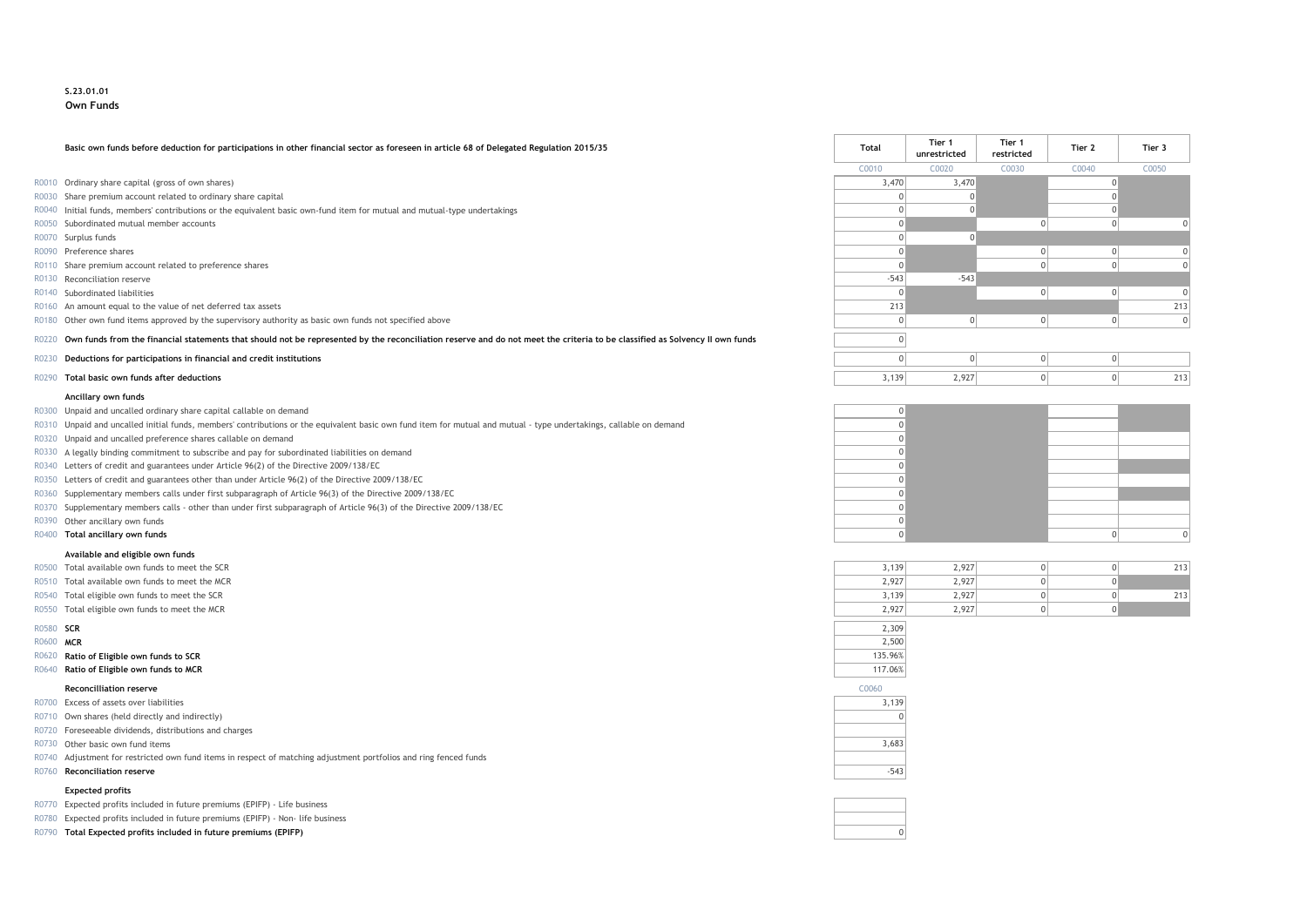#### **S.25.01.21 Solvency Capital Requirement - for undertakings on Standard Formula**

|       |                                                                                             | Gross solvency<br>capital requirement | <b>USP</b>                                         | Simplifications                              |
|-------|---------------------------------------------------------------------------------------------|---------------------------------------|----------------------------------------------------|----------------------------------------------|
|       |                                                                                             | C0110                                 | C0090                                              | C0120                                        |
|       | R0010 Market risk                                                                           | $\mathbf 0$                           |                                                    |                                              |
|       | R0020 Counterparty default risk                                                             | 306                                   |                                                    |                                              |
| R0030 | Life underwriting risk                                                                      | $\mathbf{0}$                          |                                                    |                                              |
| R0040 | Health underwriting risk                                                                    | $\mathbf{0}$                          |                                                    |                                              |
| R0050 | Non-life underwriting risk                                                                  | 2,001                                 |                                                    |                                              |
| R0060 | Diversification                                                                             | $-137$                                |                                                    |                                              |
| R0070 | Intangible asset risk                                                                       | $\mathbf 0$<br>2,170                  | USP Key<br>For life underwriting risk:<br>benefits | 1 - Increase in the amount of annuity        |
| R0100 | <b>Basic Solvency Capital Requirement</b>                                                   |                                       | 9 - None                                           |                                              |
|       | <b>Calculation of Solvency Capital Requirement</b>                                          | C0100                                 | For health underwriting risk:                      |                                              |
|       | R0130 Operational risk                                                                      | 139                                   | benefits                                           | 1 - Increase in the amount of annuity        |
|       | R0140 Loss-absorbing capacity of technical provisions                                       | $\Omega$                              | premium risk                                       | 2 - Standard deviation for NSLT health       |
| R0150 | Loss-absorbing capacity of deferred taxes                                                   |                                       |                                                    | 3 - Standard deviation for NSLT health gross |
| R0160 | Capital requirement for business operated in accordance with Art. 4 of Directive 2003/41/EC | $\mathbf{0}$                          | premium risk                                       | 4 - Adjustment factor for non-proportional   |
| R0200 | Solvency Capital Requirement excluding capital add-on                                       | 2,309                                 | reinsurance                                        |                                              |
|       | R0210 Capital add-ons already set                                                           | $\Omega$                              | reserve risk                                       | 5 - Standard deviation for NSLT health       |
|       | R0220 Solvency capital requirement                                                          | 2,309                                 | 9 - None                                           |                                              |
|       |                                                                                             |                                       | For non-life underwriting risk:                    |                                              |
|       | Other information on SCR                                                                    |                                       | reinsurance                                        | 4 - Adjustment factor for non-proportional   |
| R0400 | Capital requirement for duration-based equity risk sub-module                               | $\mathbf{0}$                          | premium risk                                       | 6 - Standard deviation for non-life          |
| R0410 | Total amount of Notional Solvency Capital Requirements for remaining part                   | $\mathbf 0$                           |                                                    | 7 - Standard deviation for non-life gross    |
| R0420 | Total amount of Notional Solvency Capital Requirements for ring fenced funds                | $\mathbf 0$                           | premium risk                                       | 8 - Standard deviation for non-life          |
| R0430 | Total amount of Notional Solvency Capital Requirements for matching adjustment portfolios   | $\mathbf{0}$                          | reserve risk                                       |                                              |
| R0440 | Diversification effects due to RFF nSCR aggregation for article 304                         | $\mathbf{0}$                          | 9 - None                                           |                                              |
|       |                                                                                             | C0109                                 |                                                    |                                              |
|       | Approach to tax rate<br>R0590 Approach based on average tax rate                            | $\mathbf 0$                           |                                                    |                                              |
|       |                                                                                             |                                       |                                                    |                                              |
|       |                                                                                             |                                       |                                                    |                                              |
|       | Calculation of loss absorbing capacity of deferred taxes                                    | <b>LAC DT</b>                         |                                                    |                                              |
|       |                                                                                             | C0130                                 |                                                    |                                              |
|       | R0640 LAC DT                                                                                |                                       |                                                    |                                              |
| R0650 | LAC DT justified by reversion of deferred tax liabilities                                   | $\mathbf{0}$                          |                                                    |                                              |
|       | R0660 LAC DT justified by reference to probable future taxable economic profit              | $\mathbf{0}$                          |                                                    |                                              |
| R0670 | LAC DT justified by carry back, current year                                                | $\mathbf{0}$                          |                                                    |                                              |
| R0680 | LAC DT justified by carry back, future years                                                | $\mathbf{0}$                          |                                                    |                                              |
|       | R0690 Maximum LAC DT                                                                        | $\mathbf 0$                           |                                                    |                                              |